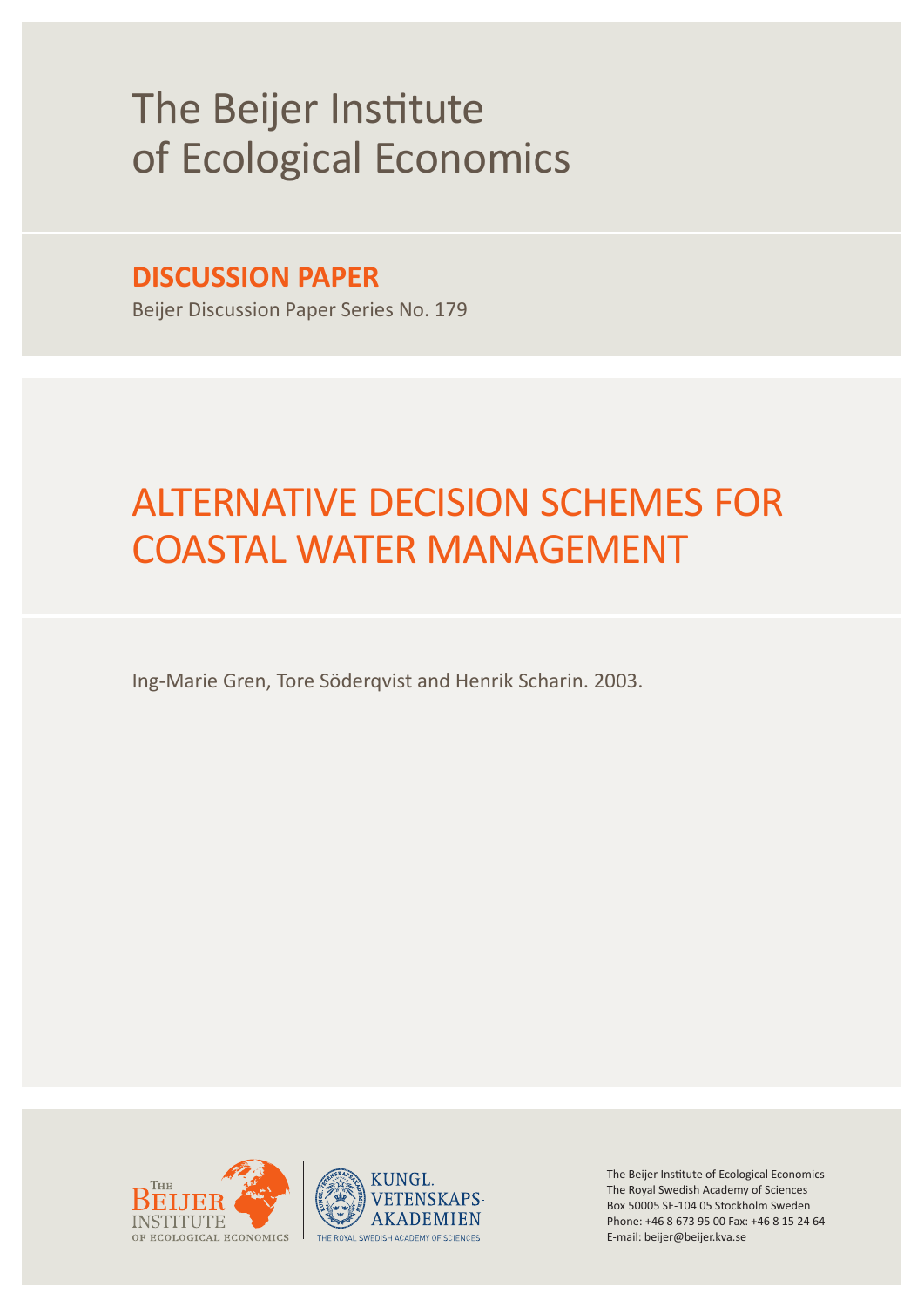# **ALTERNATIVE DECISION SCHEMES FOR COASTAL WATER MANAGEMENT**

*Ing-Marie Gren<sup>1,2</sup>, Tore Söderqvist<sup>2</sup> and Henrik Scharin<sup>2</sup>* 

- 1. National Institute of Economic Research, Box 3115, 113 16 Stockholm. E-mail: Ing-Marie.Gren@konj.se
- 2. Beijer International Instititute of Ecological Economics, Royal Swedish Academy of Sciences, Box 50005, 104 05 Stockholm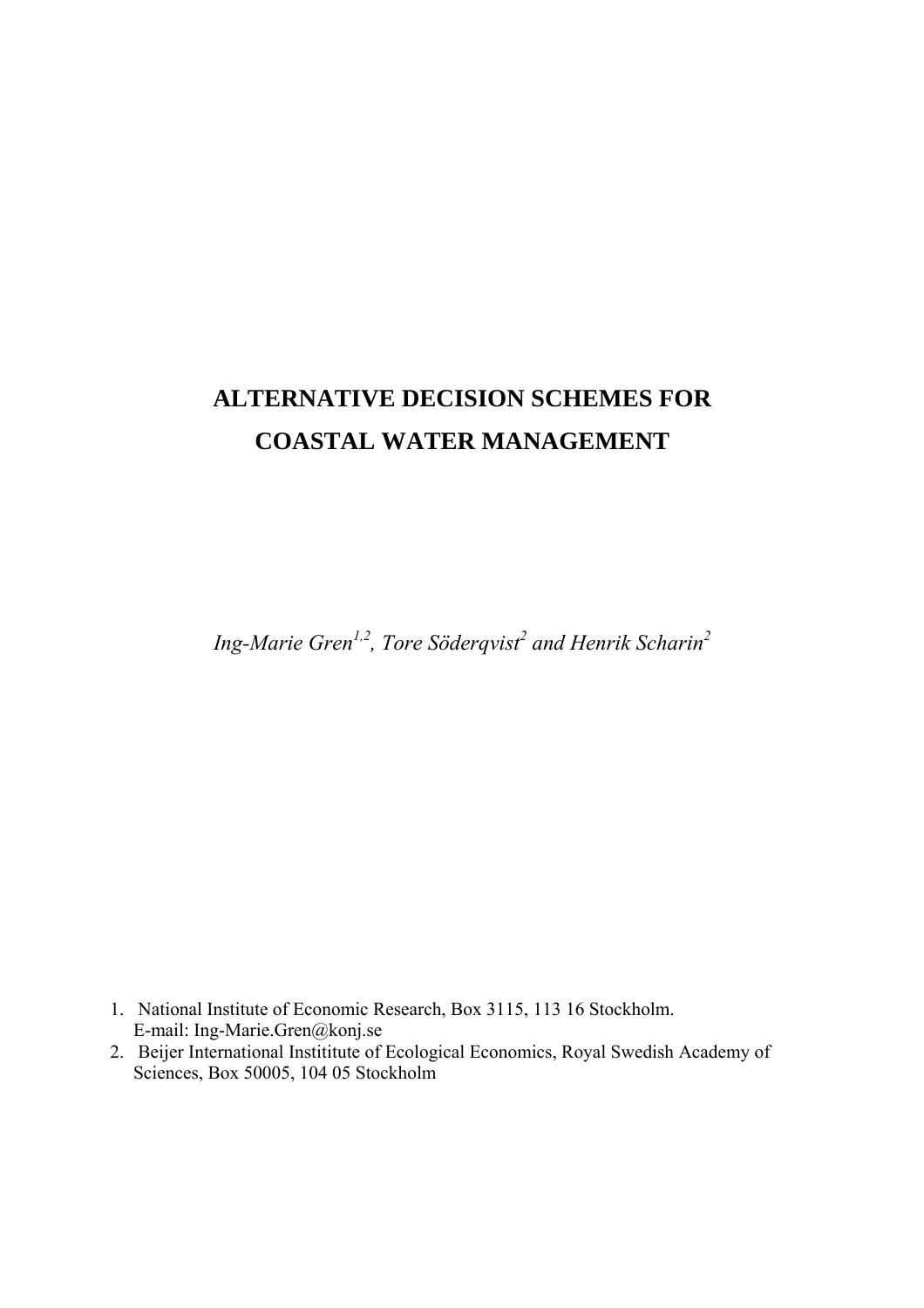#### **Alternative decision schemes for coastal water management**

*Abstract:* The purpose of this study is to investigate the relative advantage of two alternative decentralised decision units for water quality management: jurisdictional and drainage basin. It is assumed that there is a relatively large coastal water recipient is assumed which can be divided into several coastal basins. Further, there are transports of pollutants among coastal basins which constitute spill-over effects among decision regions. There is also a choice between two decision rules: maximisation of net benefits, or minimisation of costs for achieving prespecified targets. Analytical results show that relative performance between the two decentralised decision units depends on asymmetry in pollution benefits, pollutant transports within and among regions, and choice of decision rule. An application to an estuary located approximately 100 km south-west of Stockholm, Sweden, shows that the relative advantage of the jurisdictional (municipality) and drainage basin decision regions depends on choice of decision rule, and – under maximisation of net benefits – the size of benefits of water quality changes.

*Key words: coastal water management, maximum net benefits, jurisdiction decision, drainage basin decision*.

JEL: D62, H7, Q25, R1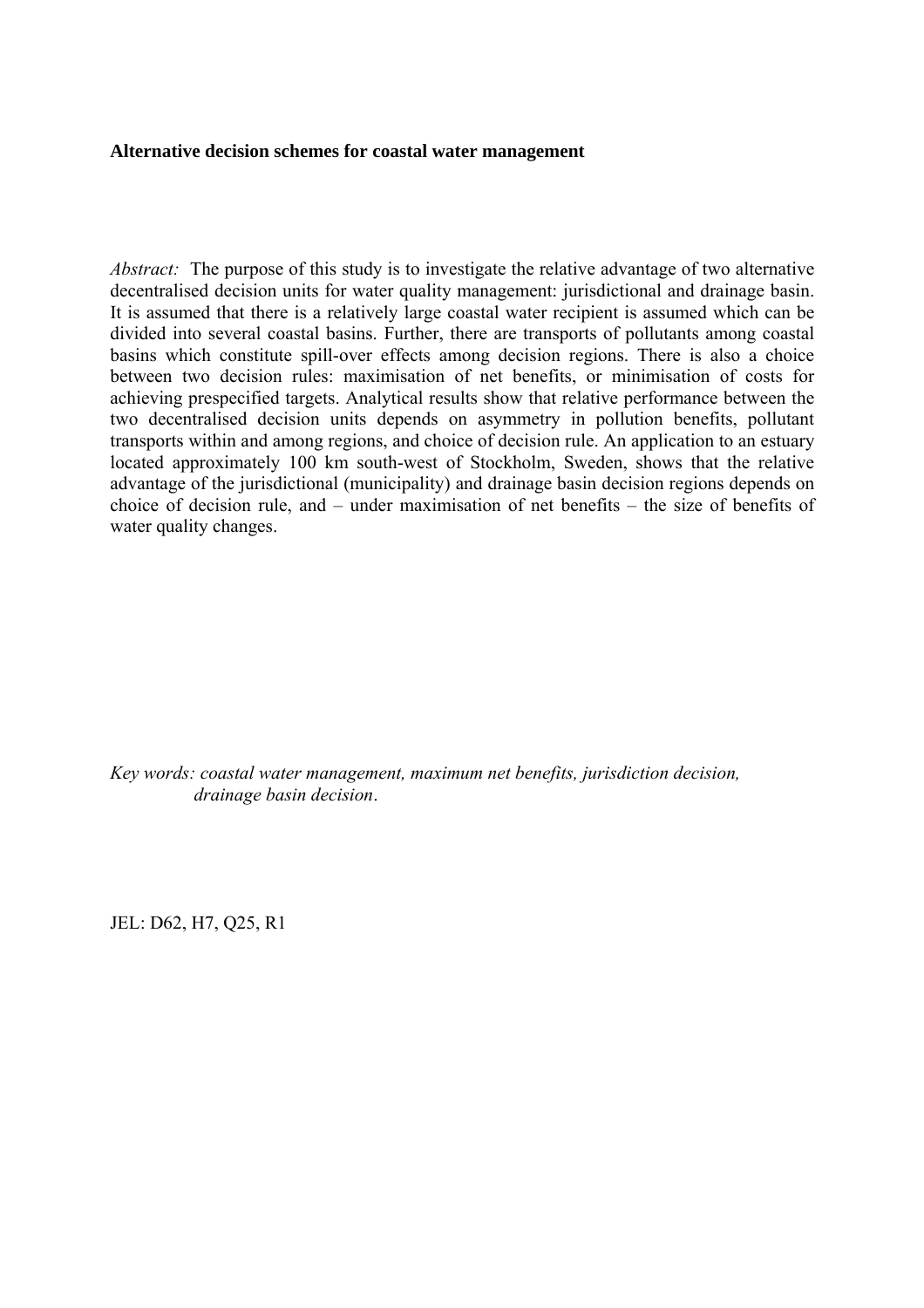#### **1. Introduction**

Today, many coastal areas suffer from damages, such as eutrophication, due to excessive pollutant loads. One challenge for mitigating this problem is provided by the pollutant loads which follow complex pathways from emission sources to coastal water recipients, and subsequently within and between marine water basins. Since these pathways do not coincide with jurisdictional borders, water quality management might be improved by allowing for decision making at a drainage basin level. Traditionally, environmental policy has been determined and implemented at the jurisdictional level. This introduces a risk for inefficiency unless the natural and jurisdictional borders coincide so that the jurisdiction includes all costs and benefits associated with water pollution.

Inconsistencies between natural and jurisdictional borders were recognised already in the 1960s in, for example, France, where drainage basin water management has been in practice for several decades (see e.g. Gustafsson, 2000). Moreover, a major change to water management based on natural borders is at present taking place in the EU. The Water Framework Directive adopted by the European Parliament and the EU Council in 2000 instructs all member states to identify their individual drainage basins and assign them to drainage basin districts, to which appropriate administrative arrangements are to be introduced (EU, 2000). An important integrative feature of the directive is that coastal waters are also to be associated to the districts. However, the directive does not indicate the desirable size of the districts, which might result in differences among the member states. In the case of Sweden, a governmental committee has recently suggested that Sweden is divided into five drainage basin districts with sizes ranging from 26,056 to 162,160  $km^2$  despite that the number of main drainage basins is considerably greater: 119 (SOU, 2002). While the committee also considered the option of having smaller districts, as suggested by e.g. the Swedish Association of Local Authorities, the committee judged that having relatively large districts would simplify coordination and increase consistency (SOU, 2002).

The purpose of this study is to investigate whether or not the tendency towards letting natural borders be more influential in policy is a good one to society. Or, more precisely, under what conditions is social net welfare higher under drainage basin management than under jurisdictional management? Two decision rules are investigated; maximisation of net benefits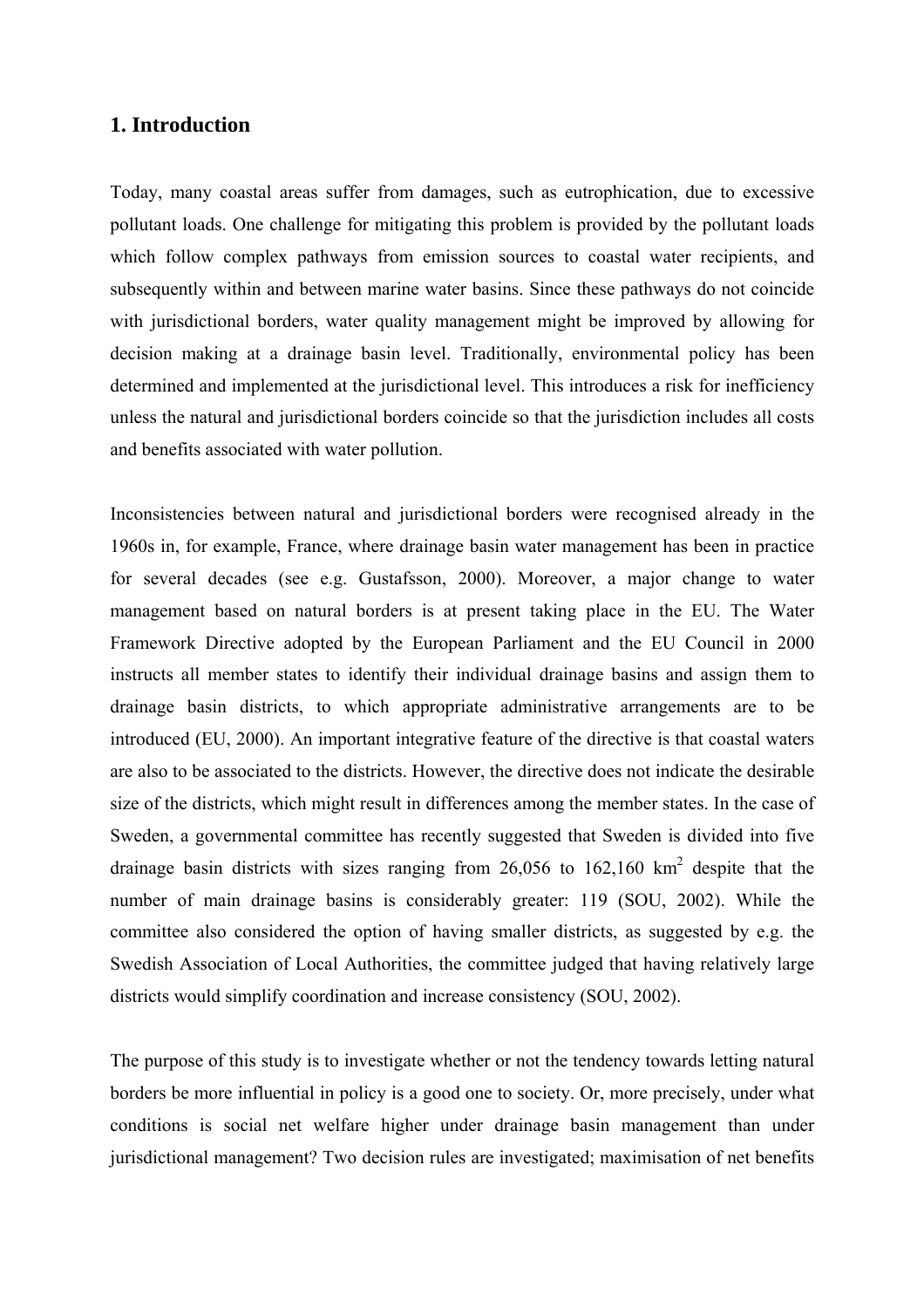and minimisation of costs for pre-specified targets. The analysis is applied to Himmerfjärden, an estuary situated 100 km south-west of Stockholm, Sweden.

The study focuses on management of coastal waters. Typical for coastal water pollution is that, in addition to drainage basins and jurisdictions, pollutant transports between coastal water basins determine water quality. This means that several drainage basins and/or jurisdictions can share a common coastal basin and depend on each other through transports between coastal basins. Studies on management of large-scale water bodies, such as Paulsen and Wernstedt (1995), Gren et al. (1997) and Turner et al. (1999), investigate policies for achieving full co-operative solutions, but they do not consider implications of alternative decentralised decisions.

The environmental economics literature related to location of decisions – environmental federalism – is usually about one type of decentralisation, viz. the jurisdictional one, and its efficiency in comparison with that of centralised regulation (e.g. Oates and Scwab 1988; Fredriksson and Millinet 2002; Levinson 1997; Markusen et al 1995). Jurisdictions are then assumed to compete with each another for polluting firm location under deterministic conditions. We also compare centralised and decentralised decisions, but our analysis differs from the literature on environmental federalism in two respects: two alternative decentralisation schemes are compared, and competition among decentralised decision units is excluded.

Another related class of literature is about efficient provision of an international environmental public good (e.g. Barrett, 1990; Mäler, 1991 and 1993; Elofsson, 2002; Hoel, 1992; Kaitala *et al.,* 1995; Folmer and van Mouche, 2000; Gren, 2001; Folmer and van Mouche, 2002). This paper follows this literature, but instead of one type of players (usually jurisdictional), two Nash solutions for each of the jurisdictional and drainage basin players are compared with the co-operative solution. Further, this is made for full and limited discretion for the players.

Decision units at the centralised and decentralised decision levels are assumed to have full discretion where they decide on optimal emission/abatement level. The analytical results show that efficiency losses at the decentralised level depend upon the symmetry among regions, and their area coverage of marine basins. These results can be compared with those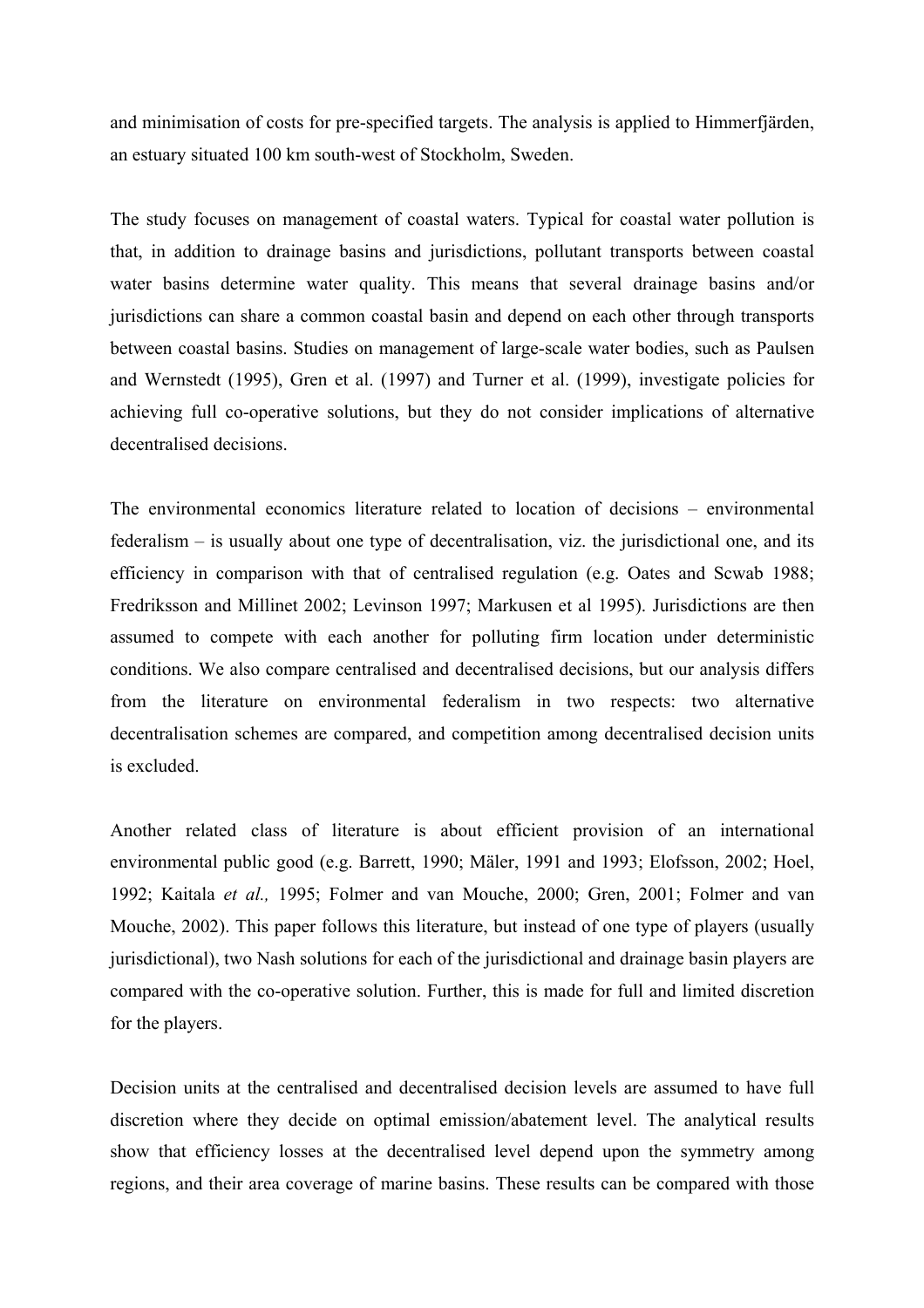from the literature on regulation of heterogenous pollutant sources where uniform policies are compared with differentiated (e.g. Helfand and House 1995; Brännlund and Gren 1999). The outcomes of these policies depend on symmetry among sources with regard to emission benefits and environmental damage costs, which also influence the relative performance of the two decentralised decisions in this study.

The rest of this paper is organised as follows. A model for maximising net benefits under different regional decision systems is presented in section 2. Section 3 contains the application to Himmerfjärden. The paper ends with a concluding section 4.

#### **2. The model**

Two types of decision rules are investigated; maximisation of net benefits and minimisation of costs for centrally given water quality targets. Three types of regional scales are included, the central or cooperative scale, drainage basin and jurisdictional. The regional decision units are assumed to have total discretion over abatement for both decision rules. Separability is further assumed between water quality and other regional issues such as employment and income, so that competition among regions for, for example, firm location is excluded (see e.g. Oates and Schwab 1988; Levinson 1997; Markusen et al 1995; Fredriksson and Millinet 2002; Kunce and Shogren 2002). Although these issues might be of concern, a justification for excluding them is our focus on different regional scales.

The catchment of the marine recipient contains  $h=1,...,m$  jurisdictions, and  $d=1,...,p$  drainage basin regions. Each emission source is located in one jurisdiction and one drainage basin, with emission reduction  $l^{dh}$ . Each jurisdiction thus contains emission reductions corresponding to  $\sum_{d=1}^{p} l^{dh}$ , and, similarly, each drainage basin includes  $\sum_{d=1}^{p} l^{dh}$ , and, similarly, each drainage basin includes  $\sum_{h=1}^{m} l^{dh}$  $\int_{h=1}^{m} l^{dh}$  total emission reductions. For each emission location, we assume there is a cost function for emission reduction,  $C^{dh}(\mathcal{d}^{dh})$ , which is increasing and convex in  $l^{dh}$ . Further, there is a capacity constraint on each reduction possibility,  $\bar{l}^{dh}$ , such as a maximum reduction of fertilizers or land use changes. In the long run, such capacity constraints may not be applicable, but considering the static model used here there are short run limits to the magnitude of land use changes. For example, assume that one type of measure is to construct wetlands as nutrient sinks. This can be done in a short period on land particularly suitable for this purpose like arable land that once was converted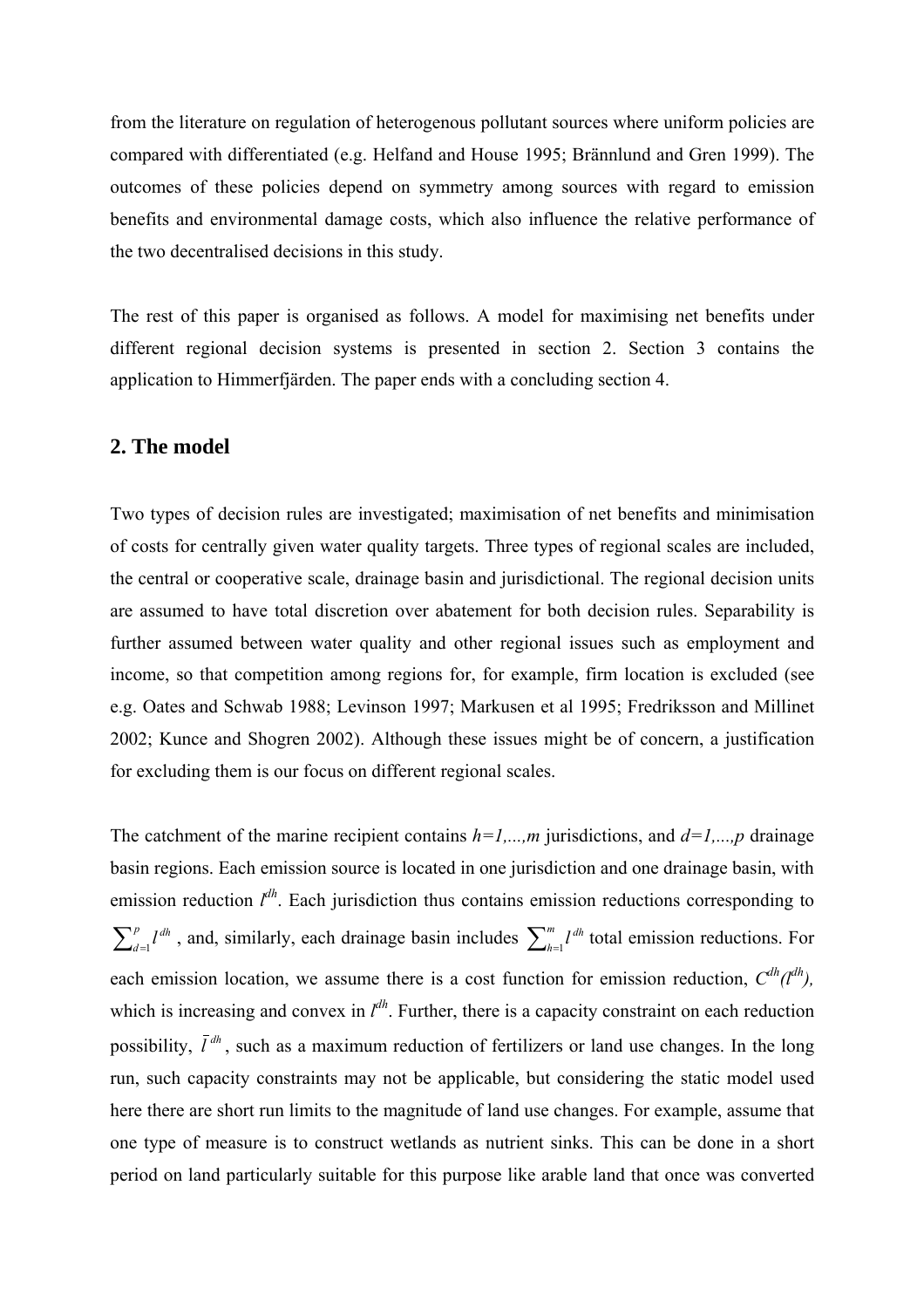from wetlands. However, to convert other types of land to wetlands may require long time before it can be regarded as a functioning wetland (see e.g. Mitsch and Gosselink, 1988).

Emission from each source is either discharged into a stream, deposited on land, or emitted into the air before it enters the coastal water recipient. During the transport from the emission source to the recipient, the pollutant is subject to transformation, which implies that less of the pollutant finally enters the coastal water of marine basin *i*, where  $i=1,...,s$ . This transformation is characterised by stochastic and dynamic processes in the drainage basin, which means that neither the final deposition into the coastal water nor its timing can be predicted with certainty (e.g. Gren et al. 2002). Nevertheless, in order to focus on the role of decentralised decision schemes, these complexities are ignored, and a simple linear relation between emission and deposition into the coastal water is assumed. It is allowed to vary for different drainage basins and denoted by  $b^{di}$ , which gives deposition reduction from a certain emission source into the coastal water of a marine basin as  $e^{dhi} = b^{di} l^{dh}$ .

Total pollutant reductions to a marine basin,  $T<sup>i</sup>$ , can be determined by emission reductions from either all its jurisdictions  $T^i = \sum_j a^{ij} \sum_d e^{dhj}$ , or from all drainage basins  $T^i = \sum_j a^{ij} \sum_h e^{dhj}$ . For both summations,  $a^{ji}$  is the transport of nitrogen from basin *j* to basin *i* and  $e^{d h j}$  is the load impact of emission reduction at a source located in jurisdiction *h* and drainage basin *d* with load to marine basin *j*. It is further assumed that water quality improvements in each basin are determined by its total load reduction as  $D^i = D^i(T^i)$ , where  $D^i > 0$  and  $D^i \simeq 0$ , and that there exists a value function of water quality improvement for each marine basin,  $V^i(D^i)$  and  $V^i > 0$ and  $V^i$ <sup>2</sup>  $\leq$  0. For simplicity, the regional value function is assumed to constitute a share,  $v^k$ where  $k=d,h$ . of the total value of damage reduction in a marine basin so that  $V^{ik}(D^i) = v^k V^i(D^i)$ .

Given these assumptions of emission benefits and water quality improvement functions, three regional decision units are identified: co-operative, jurisdiction and drainage basin. At the cooperative level the sum of all net benefits,  $\pi^C$ , are maximised. The jurisdiction and the drainage basin decision unit are assumed to maximise their own net benefits,  $\pi^h$ , and  $\pi^d$ respectively.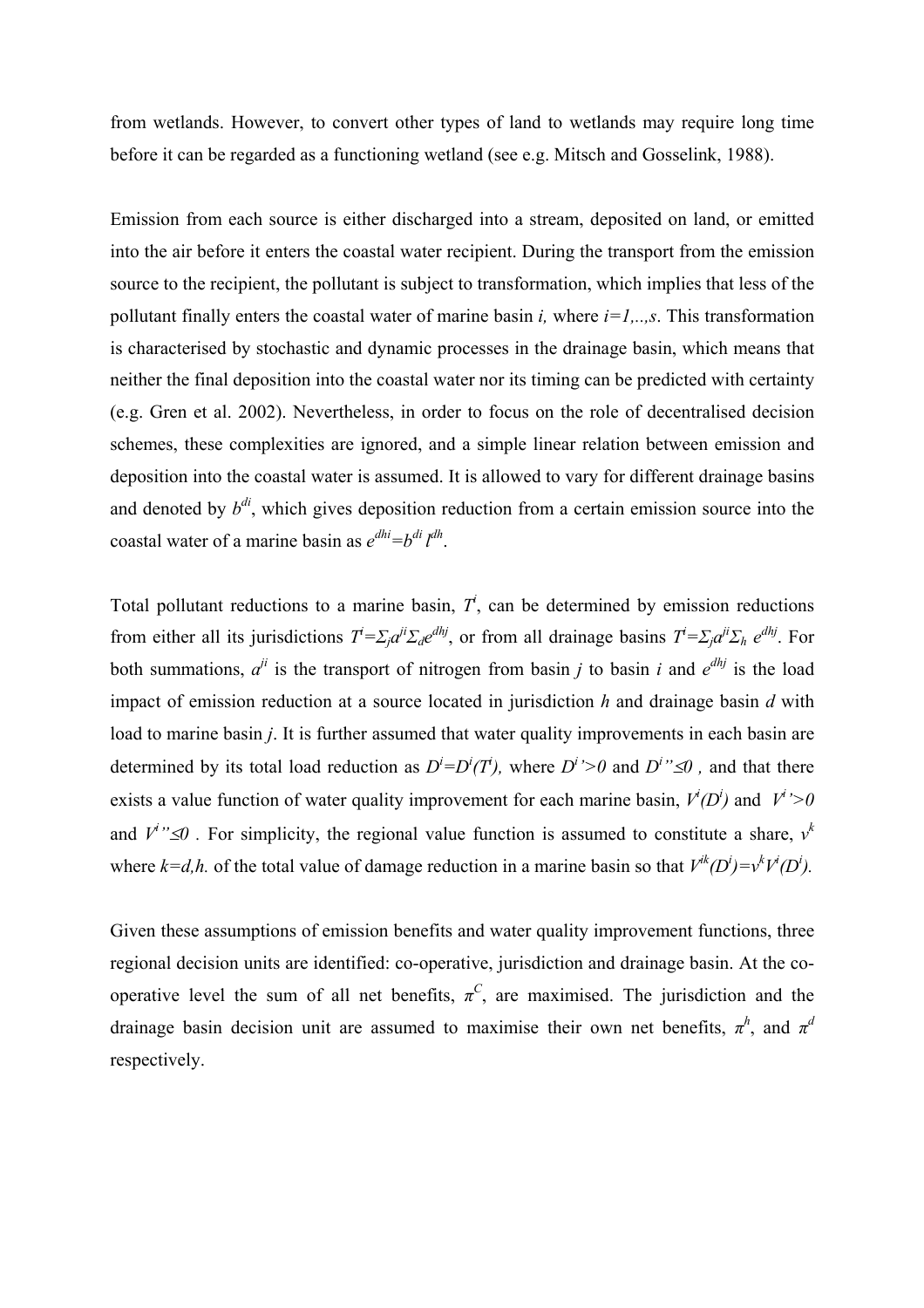#### *2.1 Maximisation of net benefits*

At the co-operative scale all benefits and costs of pollutant emission reductions are included, which gives net benefits as

$$
\pi^{C} = \sum_{j=1}^{s} V^{i}(D^{i}(T^{i})) - \sum_{k=1}^{n} C(l^{dh})
$$
\n
$$
\text{s.t} \qquad l^{dh} \leq \bar{l}^{dh} \tag{1}
$$

Solving for the optimal choice of either *h* or *d*, gives

$$
\frac{\partial C}{\partial l^{dh}} + \theta^{dh} = \sum_{j=1}^{s} V_{D}^{j} D_{T^{i}}^{j} a^{ij} b^{di}
$$
\n(2)

where subscripts denote partial derivatives and  $\theta^{dh}$  is the Lagrange multiplier denoting the shadow value of a relatively low cost option. According to (2), the optimal allocation of emission reductions among emission sources occurs where marginal benefit, the right-hand side of (2), equals marginal cost. The former includes benefits for all marine basins from a marginal emission reduction in  $l^{dh}$ . At the co-operative scale, the decision-maker allocates emissions reductions towards sources with relatively large impact on water quality, i.e. high marginal benefits, and low marginal costs.

At the jurisdictional or drainage basin scale, a Nash solution is assumed where the decisionmakers maximise net benefits given other regions' best response emissions. It is assumed that the decision makers have discretion over abatement only in their own regions, and the net benefit function of the jurisdiction is then written as

$$
\pi^{h} = \sum_{i=1}^{s} v^{ih} V^{i} (D^{i} (T^{ih}), D^{i} (T^{-ih^{*}}) - \sum_{d=1}^{p} C^{dh} (l^{dh})
$$
\n
$$
\text{s.t} \qquad l^{h} \leq \bar{l}^{h} \qquad (3)
$$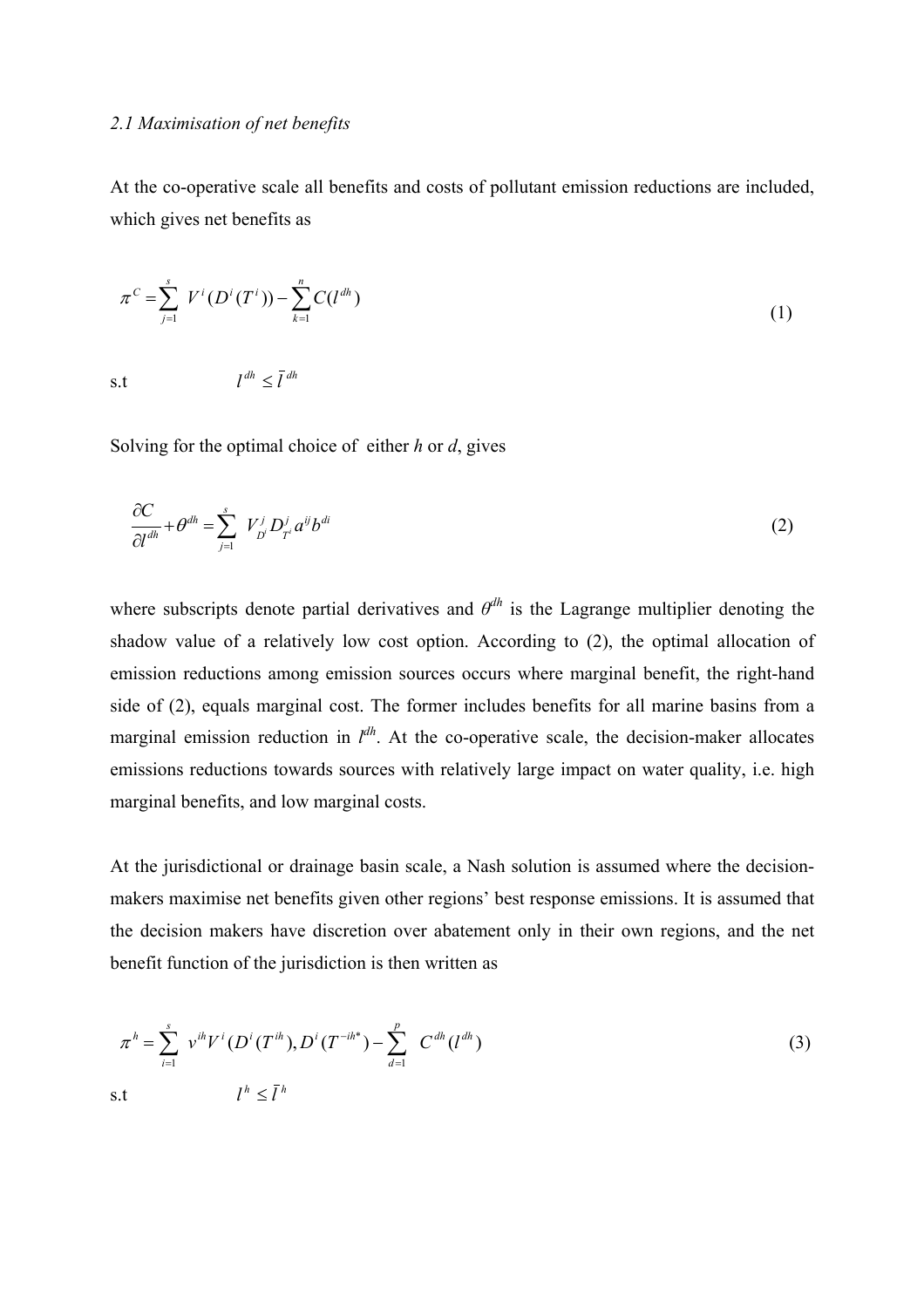The right hand side of (3) shows all benefits and costs of emissions reductions in marine basins, *i*, for which  $v^{ih} > 0$ . Environmental improvements occur from pollutant transport among basins of concern for the *h*th region due to emission reduction, *Tih*, in the own region and also from optimal emission responses to  $T^h$  in all other regions,  $T^{-ih^*}$ . The net benefit function for the drainage basin,  $\pi^d$ , is the same as (3) except for the change in the summation of benefits from emission reductions from *h* to *d*, and in costs of emission reductions from *d* to *h.* 

When maximising the net benefits of the regional decision unit, we obtain

$$
\frac{\partial C^{dh}}{\partial l^{dh}} + \theta^h = \sum_{j=1}^s \ v^{jh} V^j_{D^j} D^j_T a^{ij} b^{di}
$$
\n
$$
\tag{4}
$$

The differences as compared to optimal abatement at the co-operative scale are the change in summation over marine basins, where (4) includes only these basins for which  $v^{h} > 0$ . Since the number of marine basins belonging to a certain regional decision unit cannot exceed the total number of basins, total marginal benefit must be smaller at the jurisdictional than at the co-operative scale. The right-hand side of (4) is then lower than that of (2), which, from the assumption of a concave benefit function, implies less emission at the co-operative scale.

By comparing first-order condition for optimal cleaning levels under the jurisdictional,  $l^{h^*}$  and drainage basin regional scales, *l d\**, it is found that

$$
l^{d^*} \ge l^{h^*} \quad when \quad \sum_{j=1}^s v^{jd} V^j_{D^j} D^i_{T} a^{ij} b^{di} - \theta^d \ge \sum_{j=1}^s v^{jh} V^j_{D^j} D^i_{T} a^{ij} b^{di} - \theta^h \tag{5}
$$

From (5) it is seen that first- best optimum is obtained under both types of regional decision scales when marginal benefits from emission reductions plus the shadow values of cleaning options are the same for all regions. For non-binding cleaning capacity constraints, the common marginal benefit then creates efficient allocation of emission reductions among regions. This analytical result can be compared with the impact of perfectly mobile capital, which may create efficiency among regions being able to tax the immobile labour input (e.g. Oates and Schwab, 1988).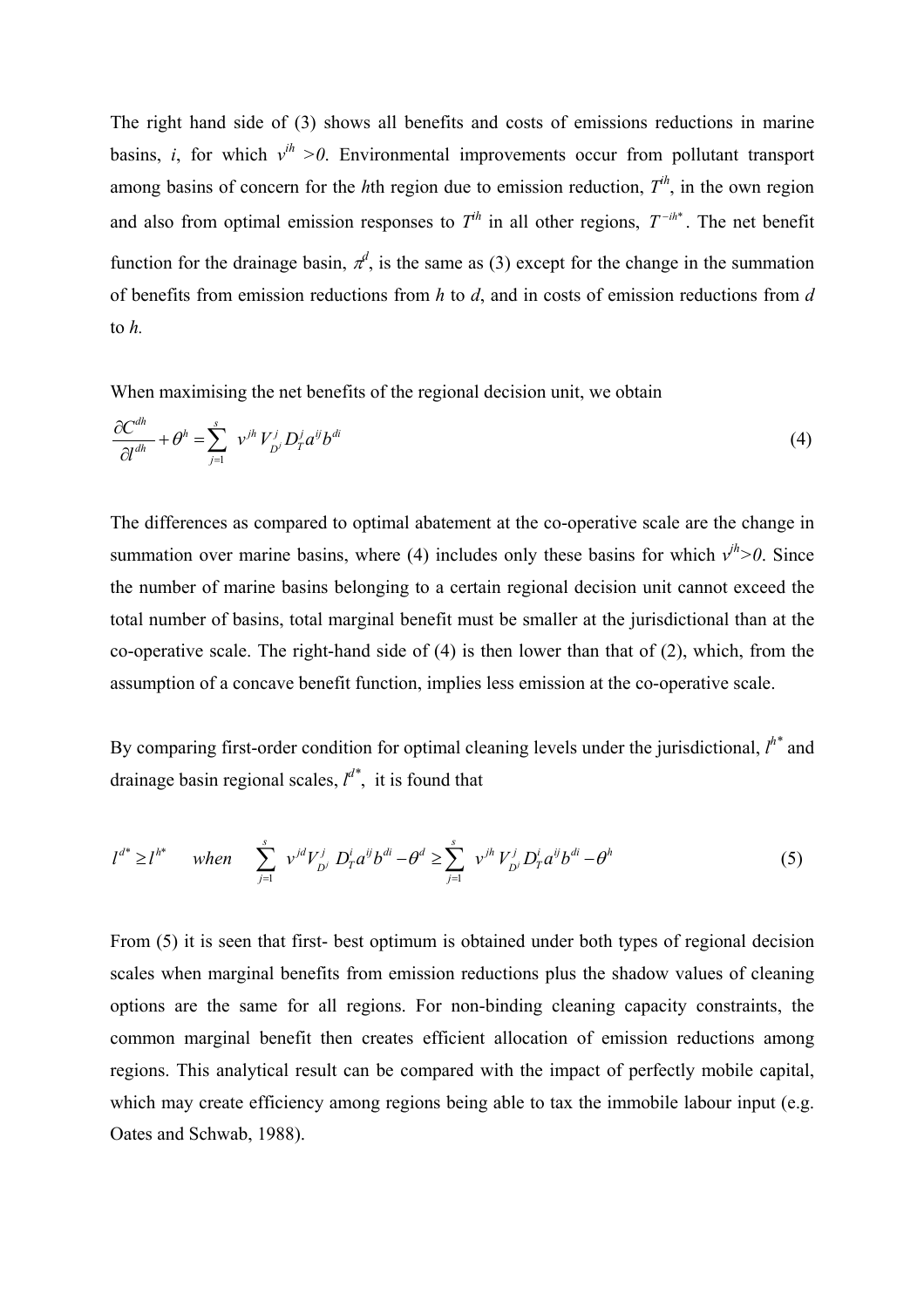In the case of equal marginal benefits and non-binding cleaning capacity constraints both sides of (5) must be the same for all regions. The equality of the right hand side among regions requires *i),* identical transport coefficients and marine basins for all decision regions, which is the same as one single marine basin, or *ii*) identical and constant marginal benefits from emission reductions. These requirements are quite restrictive and probably not fulfilled for any marine water and its catchment. Therefore, it is an empirical issue which decision scale gives the largest net benefits.

However, one advantage of decision at the regional scale, in the perspective of the region, is the guarantee of avoiding net losses. A co-operative outcome might very well result in some region being a net loser, if this region has relatively low pollutant abatement costs and benefits (e.g. Gren 2001). Depending on the abatement costs and benefits for jurisdictions and drainage basins, occurrences of net losers in a cooperative solution might differ between different regional decision scales. If there is at least one net loser, cooperation generating first-best solution is likely not to occur unless there are binding agreements on compensation to the net loser.

#### *2.2 Cost effective management*

Although benefits from water quality improvements are the aim of many current water policies, most targets are expressed in reductions in pollutant loads from the mainland to coastal waters without consideration of transports among water basins. One example is the ministerial agreement on a 50 per cent reduction of the nitrogen load to the Baltic Sea (Helcom, 1988). Minimum cost under the cooperative decision scale,  $C^C$ , for achieving a certain minimum coastal water target reduction, *E*, is written as

$$
Min \qquad C^C = \sum_{k=1}^{\infty} C^{dh} (l^{dh}) \tag{6}
$$

s.t.

$$
\sum_{i} \sum_{d} e^{di} \ge E
$$
  

$$
l^{dh} \le \bar{l}^{dh}
$$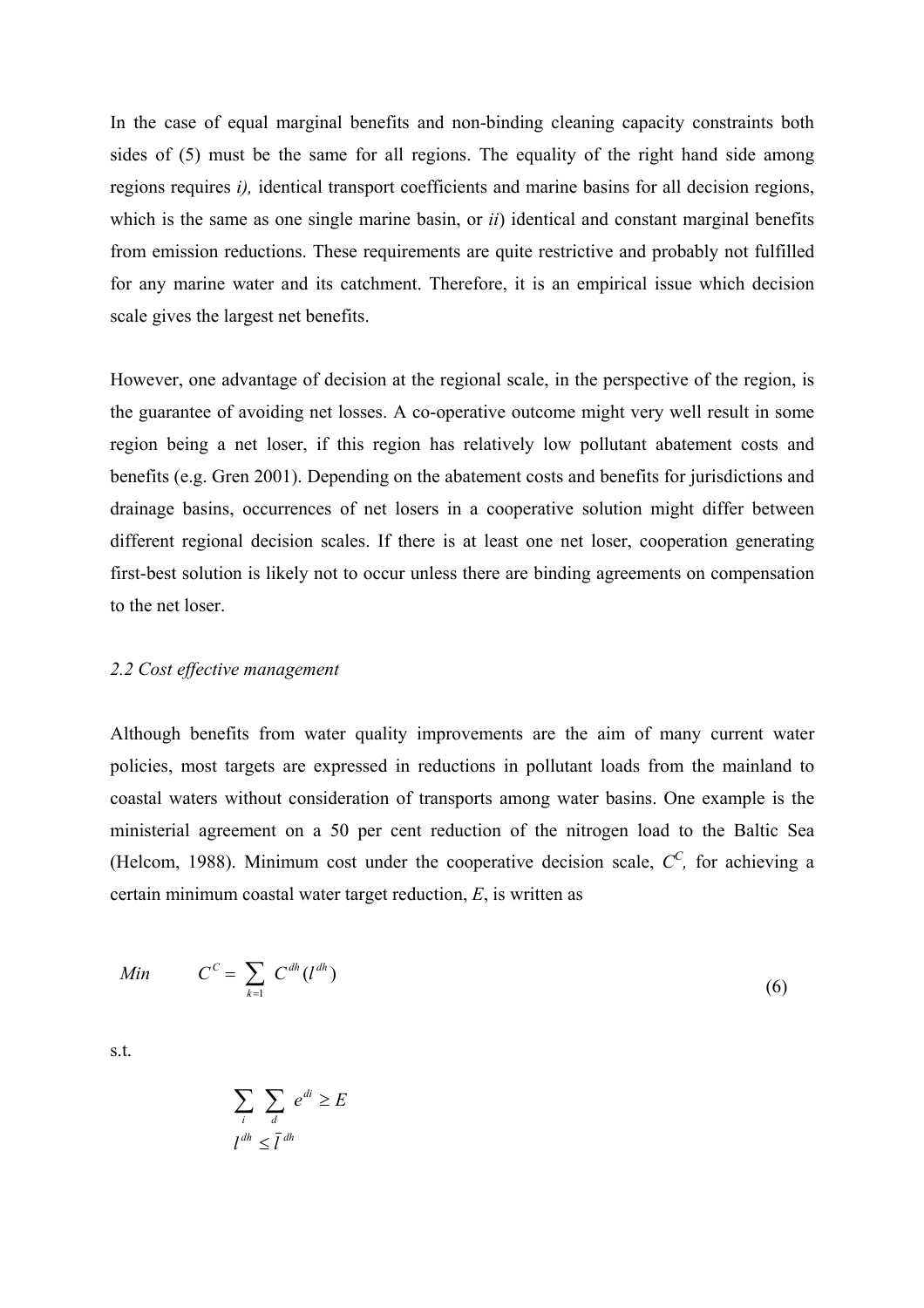where *k* is either *d* or *h*. The first-order condition for optimal emission reduction is then  $dhc = \partial h$ *di dh dh b l*  $\frac{C^{dh}}{C^{dh}} + \theta^{dhc} = \alpha b$ ∂  $\frac{\partial C^{dh}}{\partial \zeta^{dh}} + \theta^{dhc} = \alpha b^{di}$  where  $\alpha$  is the Lagrange multiplier on the load target *E*. Now, only land pollutant transport coefficients, i.e.  $b^{di}$ , and pollutant abatement costs at the emission sources determine the optimal solution.

Under regional decision making, emission reduction targets are  $\Sigma_d e^{dh} \geq E^h$  at the jurisdictional scale and  $\Sigma_h e^{dh} \geq E^d$  at the drainage basin scales. The targets  $E^h$  and  $E^d$  are calculated as a percentage of total load from the *h*th and *d*th region respectively. The total load reduction from both decision scales then corresponds to the overall reduction *E* at the cooperative scale. The optimal conditions for the regional decision scales are  $\frac{\partial C}{\partial d} + \theta^{dhd} = \alpha^d b^{di}$ *dh b l*  $\frac{C^{dh}}{C^{d h}} + \theta^{d h d} = \alpha$ ∂  $\frac{\partial C^{dh}}{\partial A^{dh}} + \theta^{dhd} = \alpha^d b^{di}$  and  $dhh = \alpha^h h$  *di dh dh b l*  $\frac{C^{dh}}{C^{dh}} + \theta^{dhh} = \alpha$ ∂  $\frac{\partial C^{dh}}{\partial \zeta^{dh}} + \theta^{dhh} = \alpha^h b^{di}$  at the drainage basin and jurisdictional scale respectively. For this target, there are no spill-over impacts among regions, and they therefore do not need to take each

others' decisions into consideration when making their own optimal choices.

For non-binding capacity constraints, the only difference between the conditions for cost effective solutions between the decision regions is the Lagrange multipliers  $\alpha$ ,  $\alpha^h$  and  $\alpha^d$ respectively. The Lagrange multiplier measures the cost for tightening the load target by one unit, and the larger it is the higher is the cost of achieving the same load targets. Since there are more abatement locations to choose among at the cooperative decision scale, costs for achieving the targets under this decision level must be the same or lower than under any regional decision scale. When comparing the two regional decision scales, their difference is expressed by  $\alpha^d$  and  $\alpha^h$  respectively, and the size of these Lagrange multipliers is determined by the costs and availability of measures within their decision territory. When these are the same, there is no difference between the regional decision scales.

#### **3. Application to Himmerfjärden**

In order to make comparisons among different decision levels data are needed on abatement measures, their costs and impacts on different marine basins. Further, information on associated values in monetary terms is required. A water which is relatively well investigated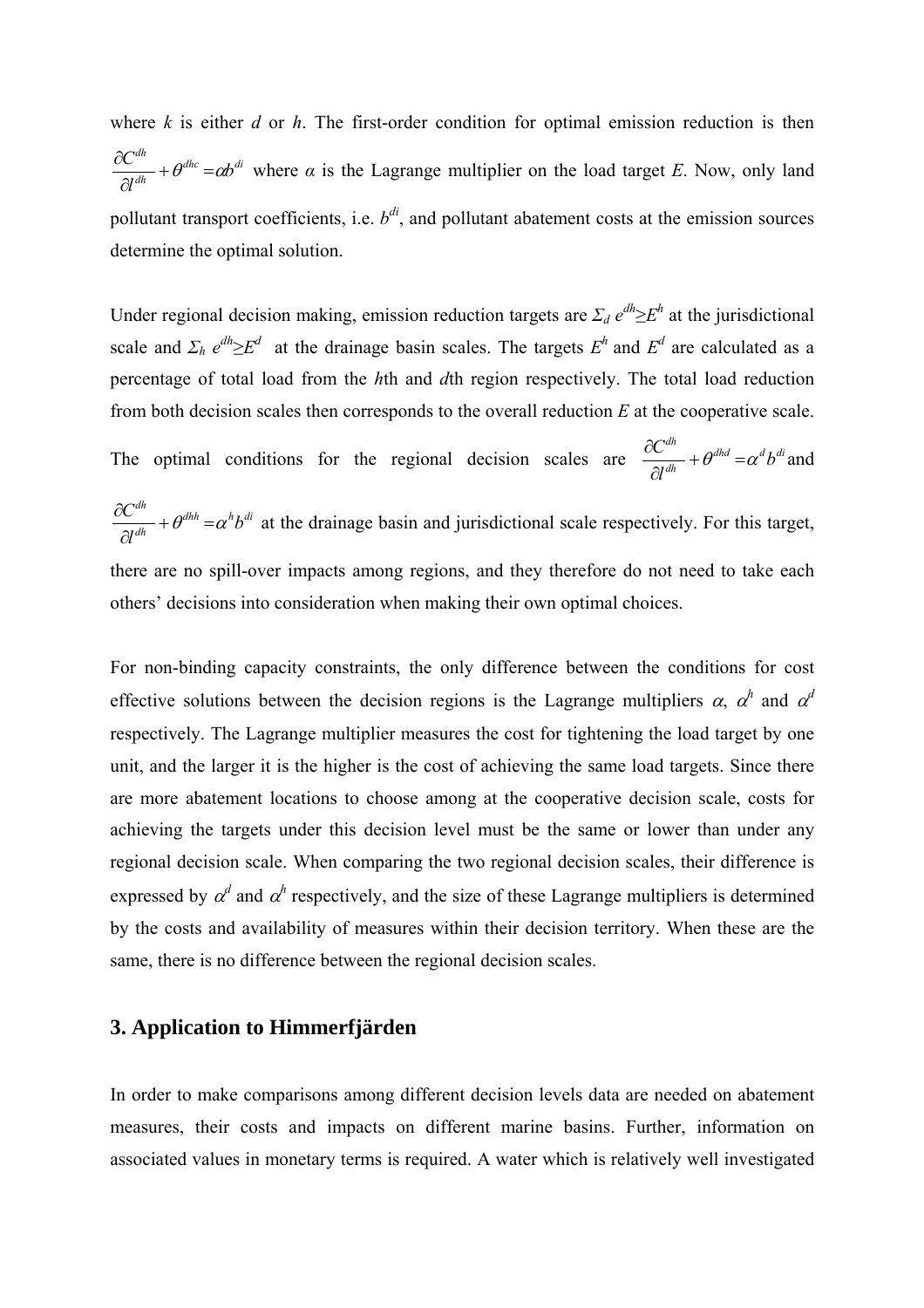with respect to these data is a bay of the Baltic Sea called Himmerfjärden. It is situated 100 km south-west of Stockholm, Sweden. The relation between nutrients and water transparency in this estuary has been investigated for approximately 25 years (Elmgren and Larsson, 1997), and studies of emission sources in the catchment have been made (Johansson, 1989; Scharin 2003). Further, valuation studies of changes in water transparency including this estuary have been carried out (Söderqvist and Scharin, 2000).

The drainage basin of Himmerfjärden covers an area of  $1268 \text{ km}^2$ . While this is a small area in comparison with the drainage basin districts suggested for Sweden, it still includes several municipalities. Further, the basin is typical with regard to distribution of emission sources, where point source emissions are usually concentrated in densely populated areas and nonpoint source emissions in rural regions. Therefore, while absolute numbers are only valid for conditions in Himmerfjärden, the results can still be indicative for other, larger areas.

#### **3.1 Brief description of emission sources and transport.**

The catchment area and Himmerfjärden contain five jurisdictions (municipalities), four marine basins, and eleven drainage basins. However, since these drainage basins are small, they are grouped into four main drainage basins, see Table A1 in Appendix A for a description. The areas of the drainage basins correspond to coastal basins as defined by sea bottom tresholds (Engqvist, 1997) according to the map in Figure 1.

The major part of the four main drainage basins is situated west of Himmerfjärden in the municipalities of Gnesta, Södertälje, and Trosa. The rest is located in the municipalities of Nynäshamn, Botkyrka, and to some extent Södertälje. Basin 2 is the largest one and includes parts of three municipalities. Basin 4 is almost to its whole extent found within the municipality of Södertälje. Data on the sizes of these municipalities and how large part of their area that is situated within the main drainage basins are presented in Table A2 in Appendix A.

Nitrogen loads from each region to the coastal basins include point source emissions from sewage treatment plants, and non-point source emissions. The latter type of emission includes leakage from agriculture, forests and atmospheric deposition over the water surface within the drainage basin. Data on nitrogen loads from the four main drainage basins are available in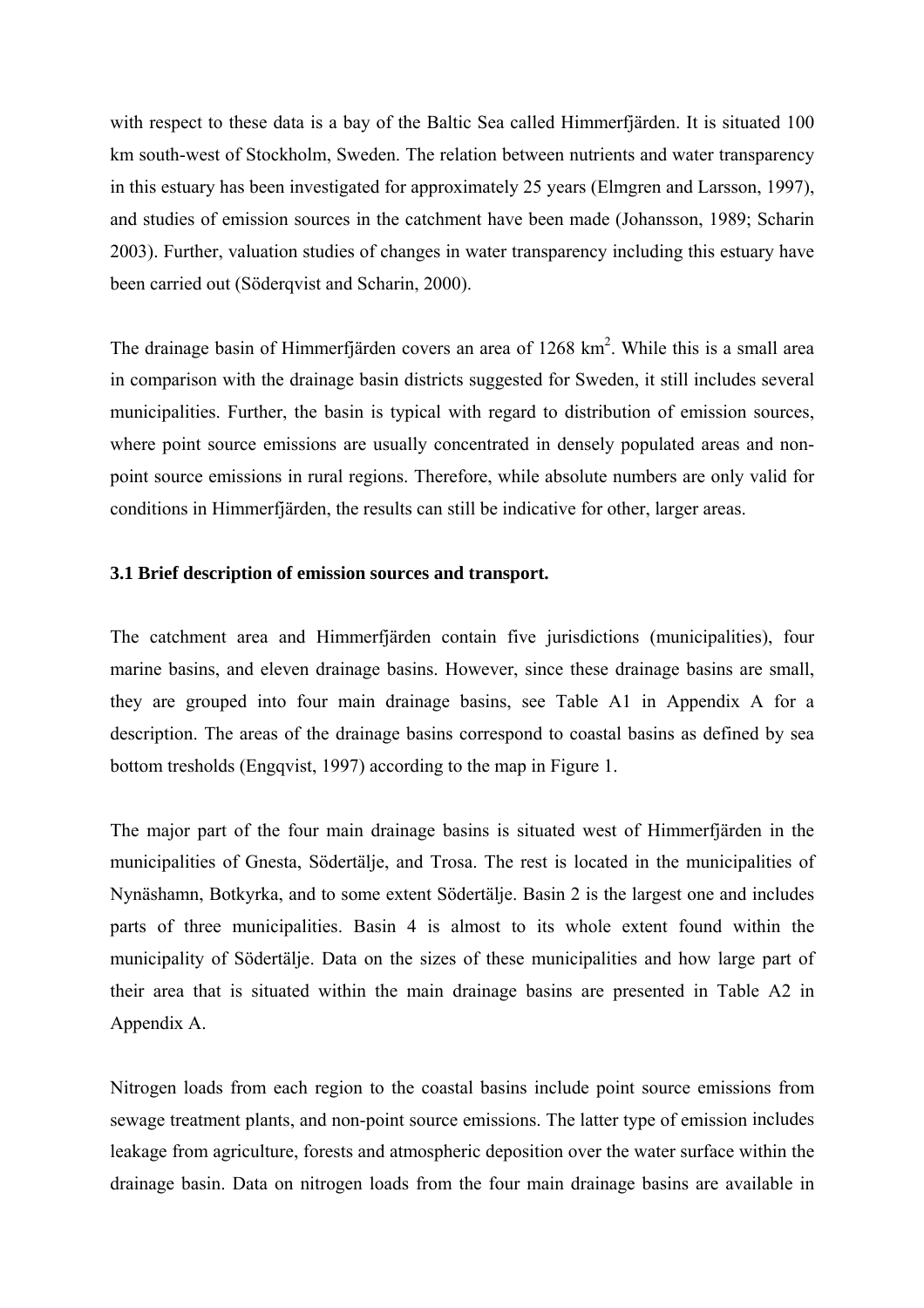Johansson (1989) and Gren et al. (2000). Data on point source emissions from municipalities can be found in Scharin (2003), but non-point source emissions and loads into coastal waters need to be calculated.



*Figure 1.*: Regions of the Himmerfjärd catchment. Drainage basin 1 discharges its nitrogen load into coastal basin D, drainage basin 2 into coastal basin C, drainage basin 3 into coastal basin B, while finally drainage 4 discharges its nitrogen load into coastal basin A.

In order to calculate nitrogen load from municipalities, each municipality is divided into several parishes for which crop production data are available (SCB, 1997). In the used database some parishes were divided into two areas. Most of the parishes had their total area within one drainage basin, but there were some of which certain parts were located within another basin than the one observed. Parishes were included that totally or to a large part are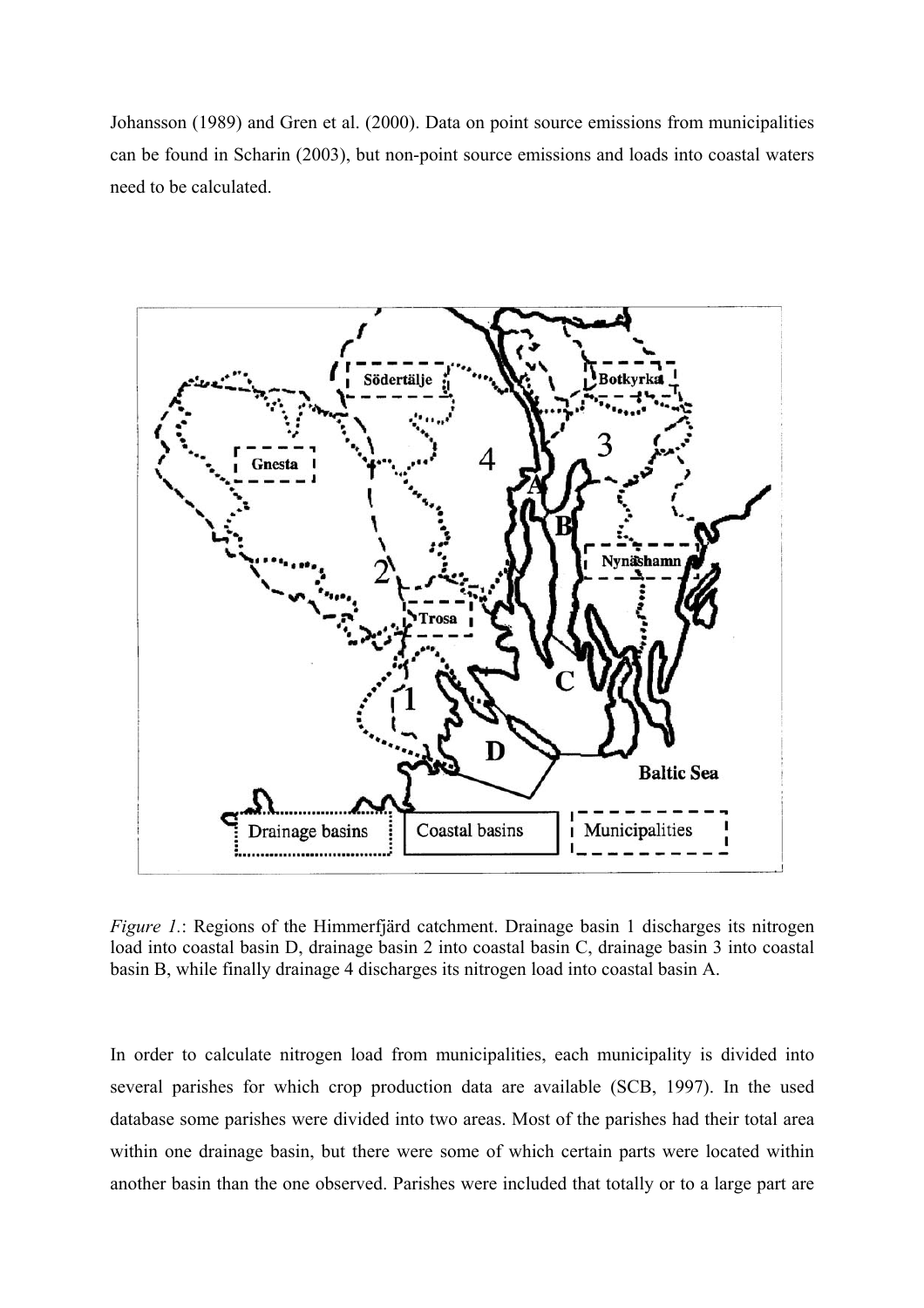situated within one of Himmerfjärden's drainage basins. Those with a major part of their farmed land within another drainage basin were excluded from the study. In Table A1 in Appendix A, the area for each coastal basin's drainage basin is described. As can be seen from this table, 19% of the drainage basin's area is used for crop production.

However, data on loads to the coastal water from inland non-point sources do not account for the retention of nitrogen during its transport from sources to coastal waters. Unfortunately, there are no estimates of retention in the drainage basins. As an approximation of the retention, we compared data on nitrogen emissions to measurements of nitrogen in the coastal water (Johansson, 1989, p 36). This results in estimates of nitrogen retention in the different drainage basins that vary between 0.4 and 0.5. Accounting for the existence of retention from non-point emission source accentuates the role of the point sources. The latter source accounts for about 3/4 of the total nitrogen load.

In order to calculate the load from the different coastal zones to the coastal basins, we need information on nitrogen transports between the coastal basins. In Table A3 in Appendix A, a coefficient matrix is presented which shows the proportion of the load to a coastal basin that is being transported to the other coastal basins. The final, or steady state, deposition are reflected by these proportions of nitrogen transported from basin *i* to *j*, i.e. they correspond to  $a^{ij}$  in Section 2.

Based on these data, nitrogen loads to the coastal waters, to all coastal basins, and to the own coastal basins are calculated, the results of which is shown in Table 1. The nitrogen load refers to emission sources within the catchment region, and does not include atmospheric deposition from outside emission sources.

Table 1 shows that there are one dominating municipality and one dominating drainage basin region, Botkyrka and Basin 3 respectively. The reason is that these regions contain the largest single nitrogen emission source, the Himmerfjärden sewage treatment plant. It accounts for about 2/3 of the total load to the coastal waters, see Table A4 in Appendix A. The column 'N own basin' in Table 1 shows the load from emission sources within the region that is deposited on the marine basin of the decision region. For example, the municipality of Södertälje deposits in total 40.4 tons of N in the coastal basins, of which 5.6 tons are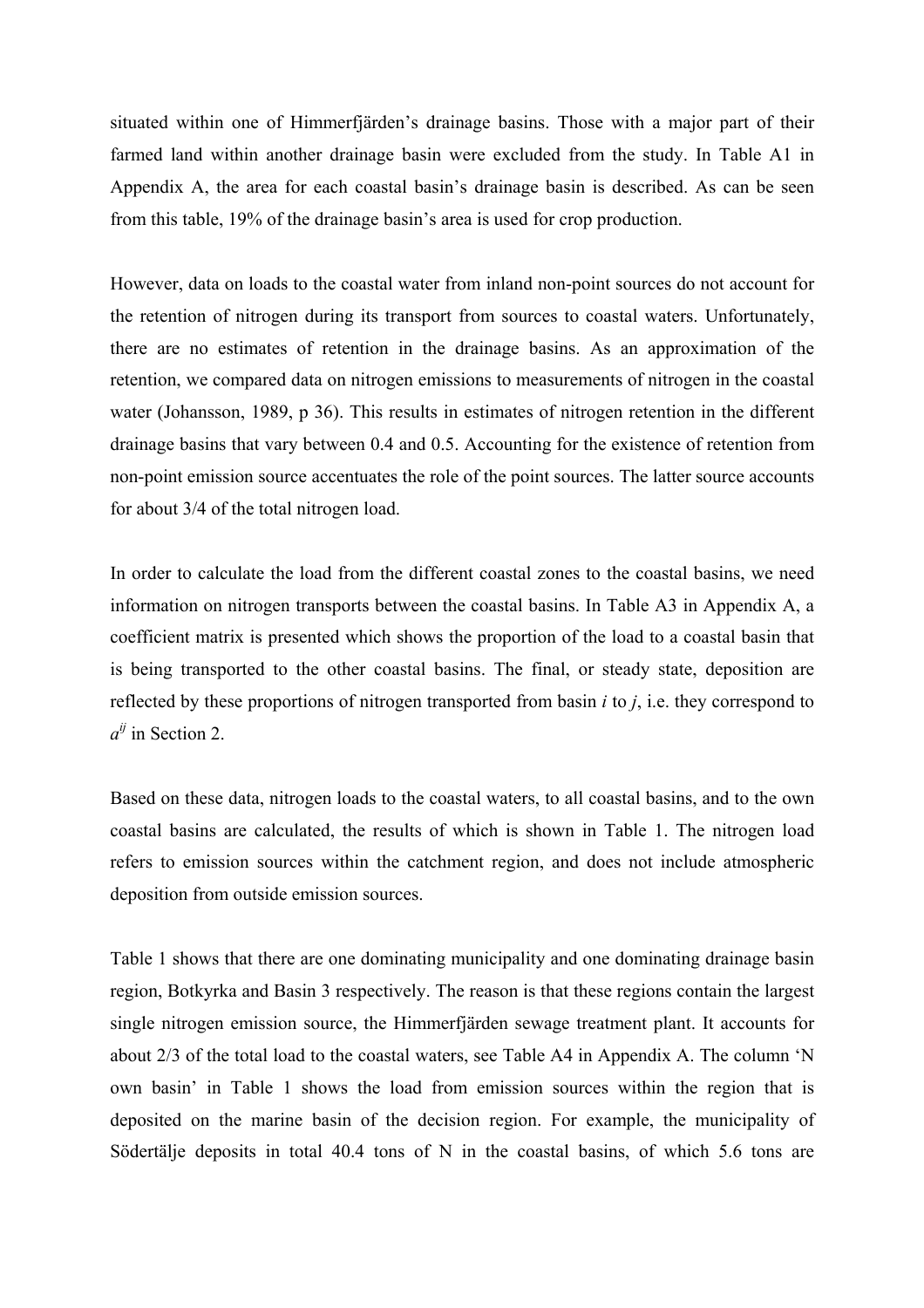deposited in the basins where Södertälje discharges nitrogen directly. Thus, Södertälje exports 34.8 tons of N to coastal basins of other municipalities.

| Municipalities: |       |                        |      | Drainage (and marine) basins: |           |                |       |
|-----------------|-------|------------------------|------|-------------------------------|-----------|----------------|-------|
| Regions         |       | N coast N basins N own |      | Regions                       | $N$ coast | N basins N own |       |
| basin           |       |                        |      |                               |           |                | basin |
| Trosa           | 52.9  | 20.9                   | 4.3  |                               | 5.8       | 3.5            | 3.5   |
| Gnesta          | 67.5  | 57.3                   | 6.4  | 2                             | 131.7     | 89.2           | 15.8  |
| Södertälje      | 72.6  | 40.4                   | 5.6  | 3                             | 616.9     | 194.5          | 166.7 |
| <b>Botkyrka</b> | 593.8 | 13.6                   | 1.9  | 4                             | 55.6      | 25.9           | 6.1   |
| Nynäshamn       | 23.2  | 180.9                  | 53.0 |                               |           |                |       |
| <b>Total</b>    | 810.0 | 313.1                  | 71.2 |                               | 810.0     | 313.1          | 192.1 |

**Table 1: Nitrogen loads from to coastal waters and basins from municipalities and drainage basins, tons of N per year.** 

#### **3.2 Benefits and costs of nitrogen reductions**

In order to conclude whether nutrient abatement measures would involve a net social gain, it is necessary to quantify the increase in people's well-being that an improved water quality in Himmerfjärden would cause. This requires information on biological damage from nitrogen loads to the coastal basins and also peoples' preferences of these damages expressed in monetary terms. Based on this, we can then compare these gross benefits with costs of nitrogen abatement and calculate the level of abatement which gives the maximum net benefits for the different solution concepts analyzed in section 2.

No studies of benefits from nitrogen abatement are available for Himmerfjärden exclusively. However, there are data from one benefit study carried out in 1998 for the whole Stockholm Archipelago, of which Himmerfjärden is one part. This study followed a contingent valuation approach. A random sample of adult inhabitants in the Stockholm region received a questionnaire. They were asked to state their willingness-to-pay (WTP) for a nutrient abatement programme that would improve the water quality in the archipelago, see Söderqvist and Scharin (2000) for details. In the valuation scenario, it was said that the programme would involve measures in agriculture and at sewage treatment plants. The results of the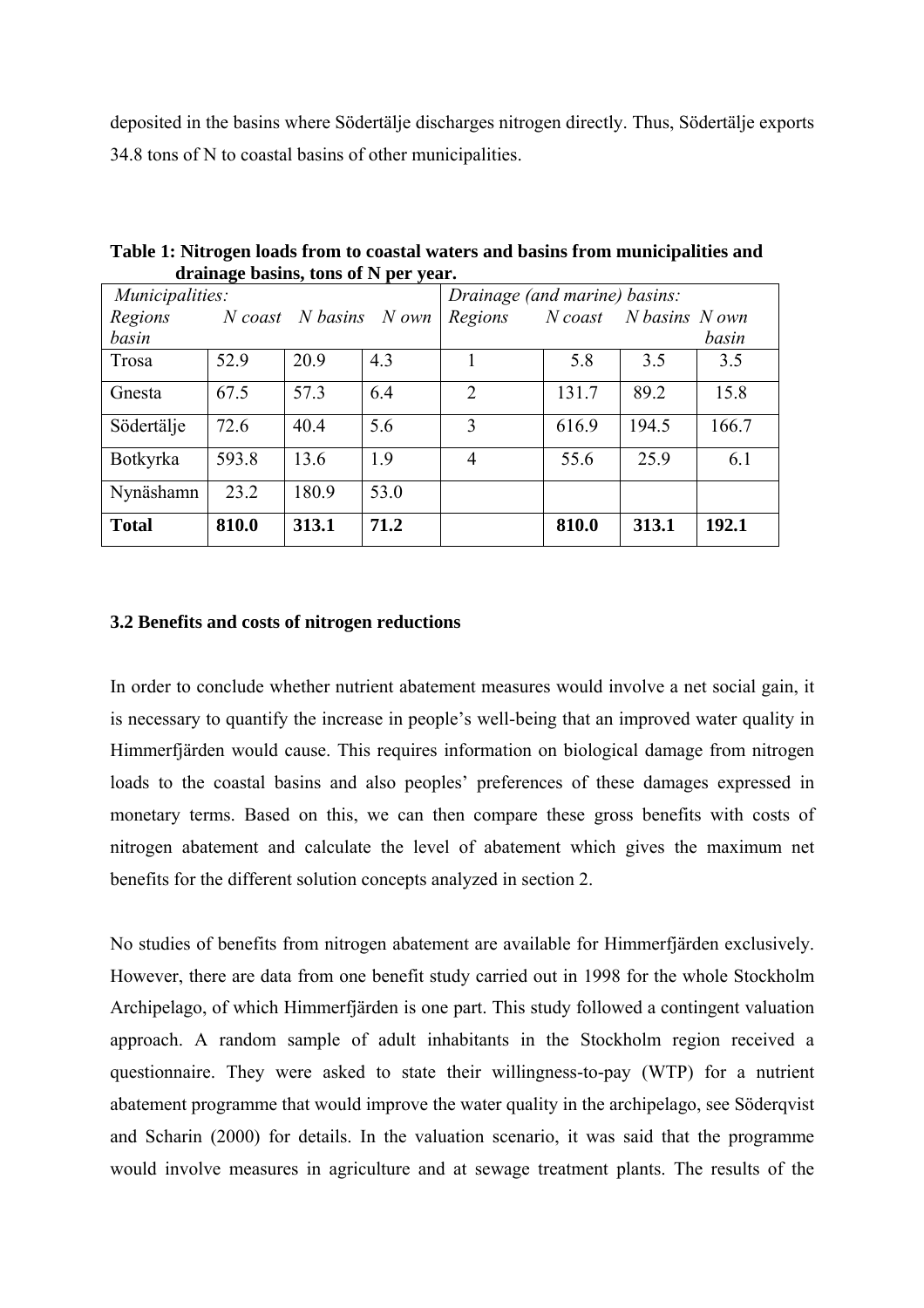programme were quantified as follows: The water transparency in the inner and central parts of the archipelago would on average increase about 1 metre in 10 years. This would mean that, for example, in the inner parts of the archipelago, the sight depth would increase from the present average of about 1 metre in summers to about 2 metres in 10 years.

Assume now that the inhabitants in Himmerfjärden's catchment area are only concerned about the water quality in Himmerfjärden, not in any other part of the Stockholm archipelago. This assumption allows a computation of aggregate WTP for a 1-metre increase in water transparency in Himmerfjärden by multiplying the number of adult inhabitants in the catchment area by the mean WTP of those respondents who lived in this area. It is true that people living in Himmerfjärden's catchment may very well care also for the water quality in other parts of the archipelago. However, in order to obtain at least indications on the size of the benefits for a water quality improvement in Himmerfjärden, we consider this assumption to be the most reasonable way to use the existing data set.

65 of 1,840 respondents turned out to be inhabitants in Himmerfjärden's catchment area. They had a mean WTP of SEK 69 per month (std. dev.: 95; median: 50). Since this indicates a close similarity to the corresponding estimate for the whole survey (mean: 71; std. dev.: 115; median: 50), we stick to the results obtained for the whole survey as a basis for aggregating WTP, see Söderqvist and Scharin (2000) for details. Taking into account non-respondents by using results from a follow-up survey and protest answers to the valuation scenario, this results in a present value of aggregate WTP of SEK 19-32 million per year, see Table 2. When asking about whether the respondents were willing to pay anything for the nutrient abatement programme, they could choose between "yes, definitely", "yes, probably" and "no". The lower end of the aggregate WTP interval corresponds to a conservative case where the WTP of those respondents who answered "yes, probably" were assumed to have a zero WTP. An aggregate WTP of SEK 32 million corresponds to a case when the stated WTP amounts of those who responded "yes, probably" were included in the computation.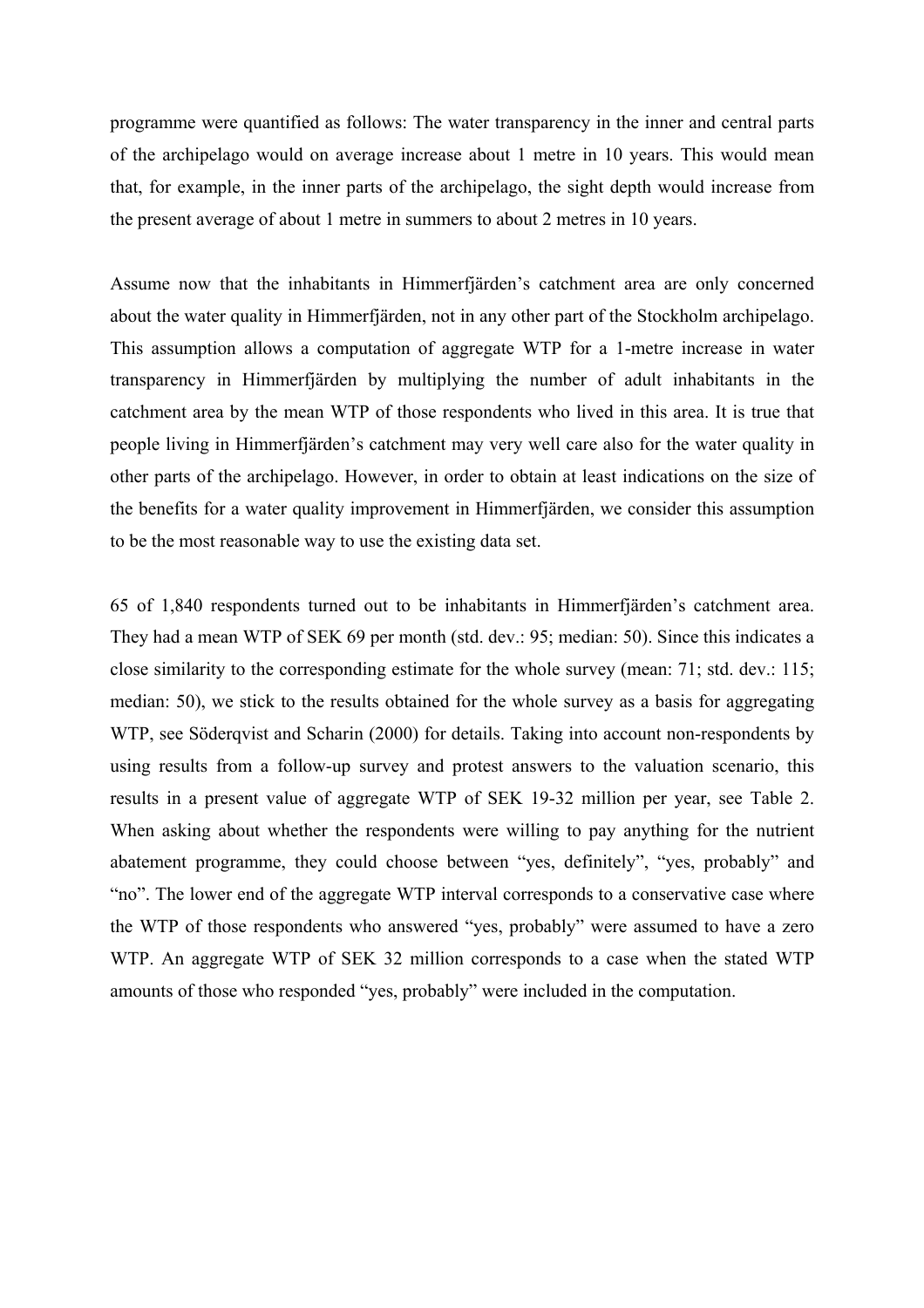| Case<br>Conservative | Mean WTP per Aggregate<br><i>year 1, SEK</i>   <i>SEK million</i><br>436 | 23.9 | Aggregate<br>million<br>193.8 | Aggregate WTP,  <br>adult resident, $WTP^a$ year 1, WTP, present present value<br>$\vert$ value <sup>b</sup> , SEK   per year, SEK  <br>million<br>19.4 |
|----------------------|--------------------------------------------------------------------------|------|-------------------------------|---------------------------------------------------------------------------------------------------------------------------------------------------------|
| Non-<br>conservative | 725                                                                      | 39.7 | 322                           | 32.3                                                                                                                                                    |

**Table 2: The aggregate WTP for a reduced eutrophication in Himmerfjärden** 

<sup>a</sup> The population is the 54,800 residents of age 18-75 years in Himmerfjärden's catchment area

 $b$  Time horizon: 10 years (as specified in the valuation scenario). Discount rate: 4 %

In order to relate the estimated WTP to nitrogen loads, we use Färlin's (2002) estimated relationships between nitrogen load and concentrations of nitrogen and between nitrogen concentration and water transparency. These calculations are based on measurements at a station located in coastal basin 3, with an average water transparency of 6 m. The estimated relationship between nitrogen concentration in mg/m<sup>3</sup>  $(C_n)$ , and nitrogen load in tons of nitrogen (*N*) is

*Cn = 0.2 N + 275*

The estimated relationship between  $C_n$  and water transparency measured as Secchi depth in metres (*S*), for the same station is

$$
log S = 4.754 - 1.641 log C_n
$$

Calibration is made at the average water transparency of 6 m for each basin. When calculating the water transparency and, hence benefit functions, from nitrogen reductions at the jurisdictional scale when jurisdictions share the same marine basin, benefits are allocated according to nitrogen load. The resulting equations are presented in Appendix B.

When estimating costs of nitrogen reductions, three classes of measures are included: (1) improvement of the cleaning capacity of point sources, (2) reductions in nonpoint source emissions at the emission sources, and (3) construction of wetlands as nitrogen sinks. One type of point source mitigation measure is included: improvement of the nitrogen cleaning capacities at the sewage treatment plants. It is assumed that the associated cost corresponds to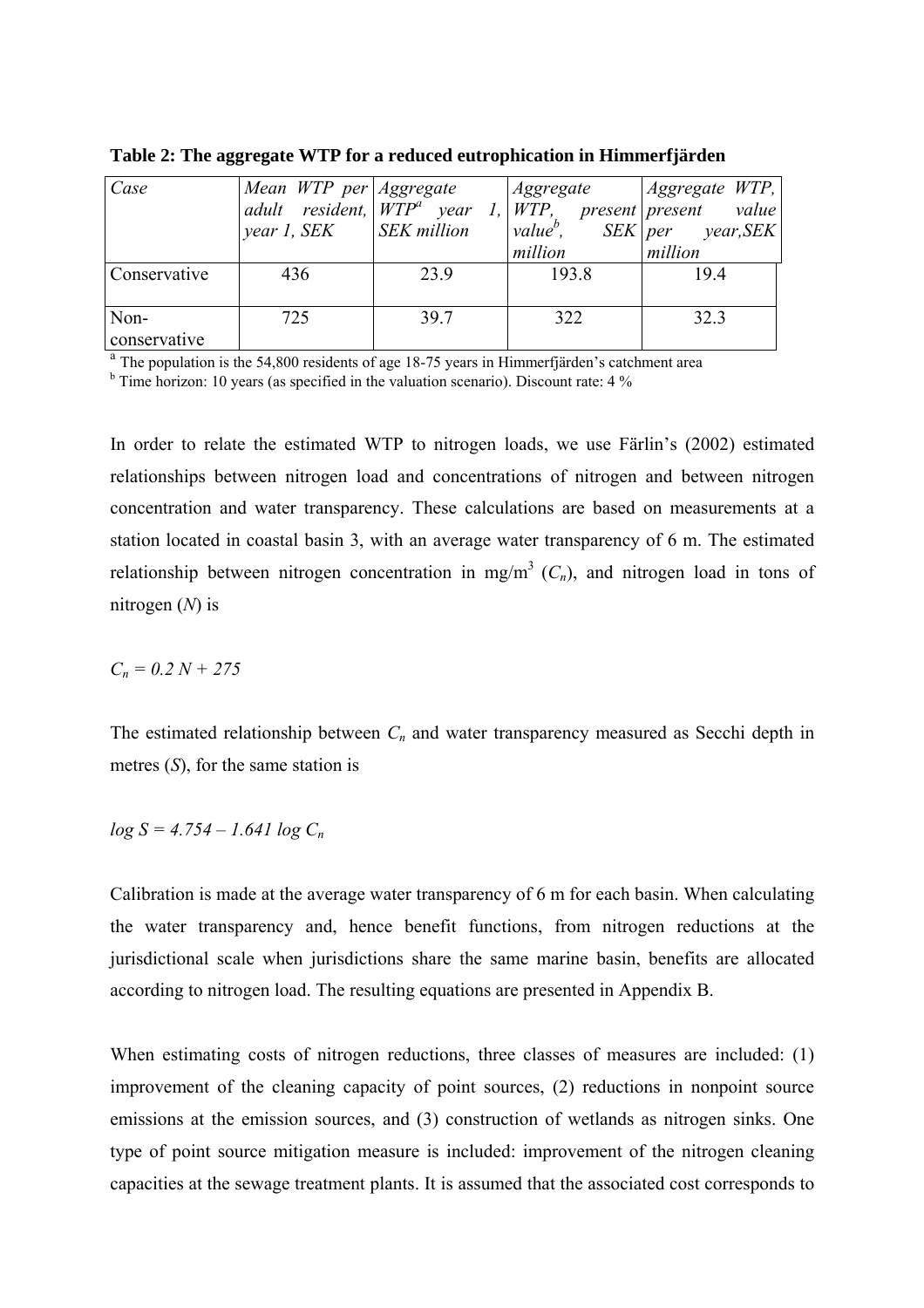SEK 15/kg N reduction from sewage plants. Three types of nonpoint source emission reduction measures are considered: reductions in the use on nitrogen fertilizers, cultivation of catch crops, and construction of wetlands. Catch crops are sown at the same time as the ordinary crop but continue to grow, and thereby make use of residual nitrogen in the soil, when the ordinary crop is harvested. The unit cost per kg N reduction for catch crops is assumed to amount to SEK 20. Costs of nitrogen fertilisers reductions in each drainage basin are calculated as associated losses in profits, see Appendix C. Wetland construction costs are based on calculations in Byström (1998), which gives a total cost, consisting of opportunity cost of land plus management cost, which together amount to SEK 7420 per hectare.

#### **3.3 Maximum net benefits**

Maximum net benefits under the various solution concepts are calculated by use of the Gams software (Brooke et al., 1998). We first present maximum net benefits for the co-operative case, when the entire catchment is the decision unit. Table 3 presents estimates for the two cases of estimated benefits of water quality improvements, SEK 19 million per year (conservative estimate) and 32 million per year (non-conservative estimate).

| Municipalities: |         |         | Drainage basins: |         |         |
|-----------------|---------|---------|------------------|---------|---------|
| Regions         | 19      | 32      | Regions          | 19      | 32      |
| Trosa           | 1649    | 2 7 0 3 | Basin 1          | 87      | 279     |
| Gnesta          | 5 100   | 9598    | Basin 2          | 7969    | 14 4 83 |
| Södertälje      | 3 3 6 7 | 4 1 7 4 | Basin 3          | 8 8 9 4 | 24 7 33 |
| Botkyrka        | $-2749$ | 3 8 6 0 | Basin 4          | 2 0 7 6 | 1 744   |
| Nynäshamn       | 11 644  | 20 873  |                  |         |         |
| <b>Total</b>    | 19 011  | 41 208  |                  | 19 026  | 41 239  |

**Table 3 Net benefits in millions of SEK per year for different decision units under co operative solutions**

Total net benefits are more than doubled for the higher marginal value of water quality improvement. This is due mainly to the larger marginal value; there is only a slight decrease from 278 tons of N to 275 in total load to all coastal basins. This is, in turn, explained by the large proportion (90 per cent) of abatement by Himmerfjärden sewage treatment plant. The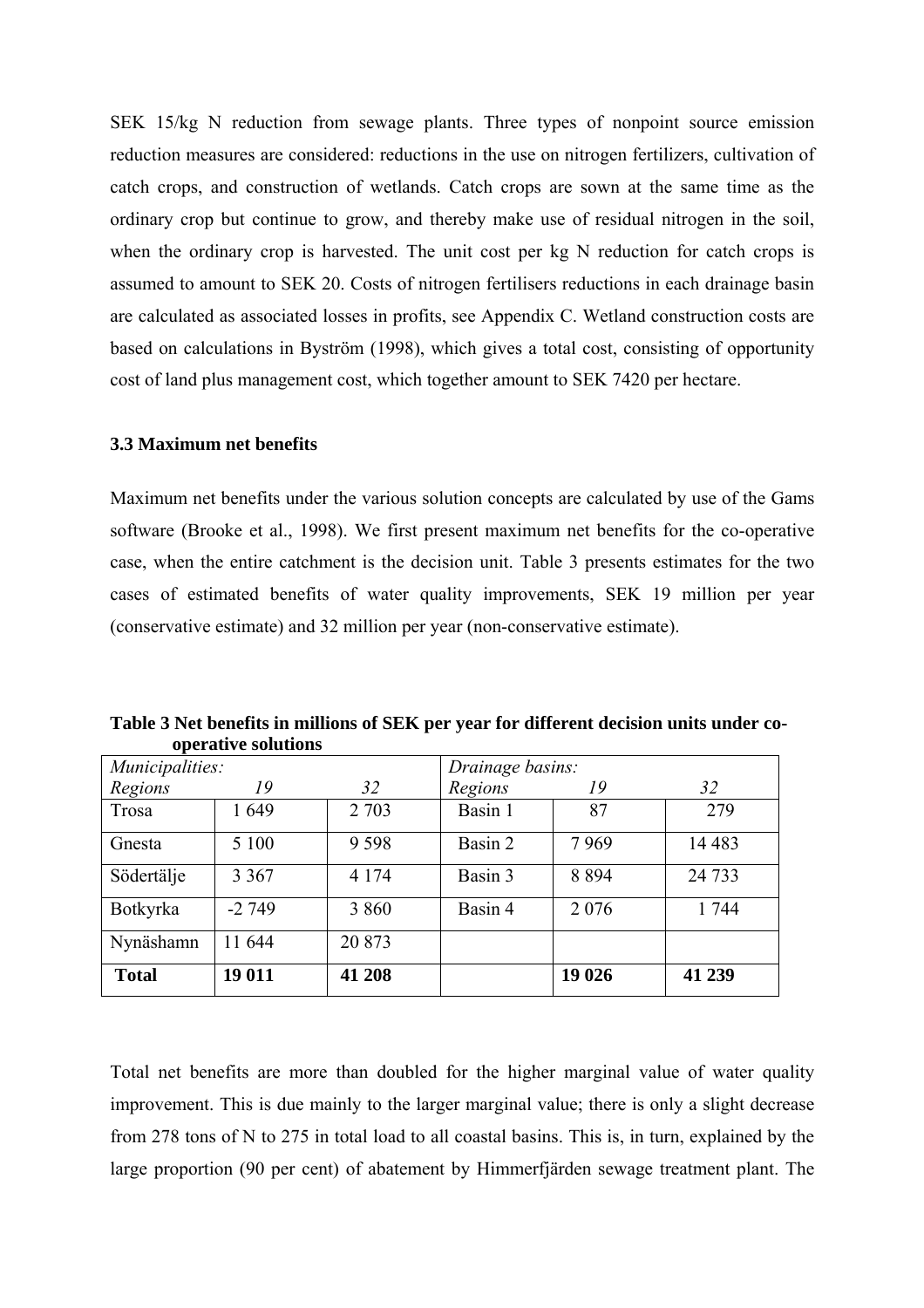fact that the plant is situated in the municipality of Botkyrka also explains why Botkyrka experiences negative net benefits in the conservative benefit case.

Maximum net benefits for the two regional decision systems, at the municipal or drainage basin level, are calculated by inserting the first-order optimality conditions (4) as restrictions for each regional maximisation of net benefits in the optimisation program. The results are presented in Table 4.

| Municipality decisions: |                       | ັ       |         | Drainage basin decisions: |         |
|-------------------------|-----------------------|---------|---------|---------------------------|---------|
| Regions                 | 19                    | 32      | regions | 19                        | 32      |
| Trosa                   | 89                    | 289     | Basin 1 | 87                        | 280     |
| Gnesta                  | 51                    | 162     | Basin 2 | 2 7 1 3                   | 8088    |
| Södertälje              | $\mathcal{D}_{\cdot}$ | 1895    | Basin 3 | 8 6 4 2                   | 21 769  |
| Botkyrka                | 4                     | 2417    | Basin 4 | 960                       | 2 3 9 5 |
| Nynäshamn               | 6                     | 478     |         |                           |         |
| <b>Total</b>            | 152                   | 5 2 4 1 |         | 12 402                    | 32 532  |

**Table 4: Net benefits in millions of SEK per year for different decision units under jurisdictional and drainage basin decisions**

For both decision regions, total net benefits are  $-$  as expected  $-$  less than those of the cooperative solution. In the conservative case, only one region at each scale, Trosa and Basin 3, carries out abatement. For both these regions, the impact on the own region is relatively large so that marginal benefit equals marginal cost at a positive abatement level. The relative advantage of the two regional decision systems remains for the non-conservative case. Abatement then takes place in two municipalities, Trosa and Botkyrka, and in one drainage basin, Basin 3. The reason for the differences in total net benefits is that the lowest cost options are available to a relatively large extent in Basin 3. This means that decision at this scale includes all nitrogen reduction benefits and costs, where benefits from reduced nitrogen transports are obtained also in other basins. The municipalities of Botkyrka and Nynäshamn are both located in Basin 3, but they capture only a part of nitrogen reduction benefits, which reduces overall nitrogen reductions.

Another interesting result is that Botkyrka would gain from the non-cooperative solution in the conservative case, and Basin 4 would make a gain from not co-operating in the non-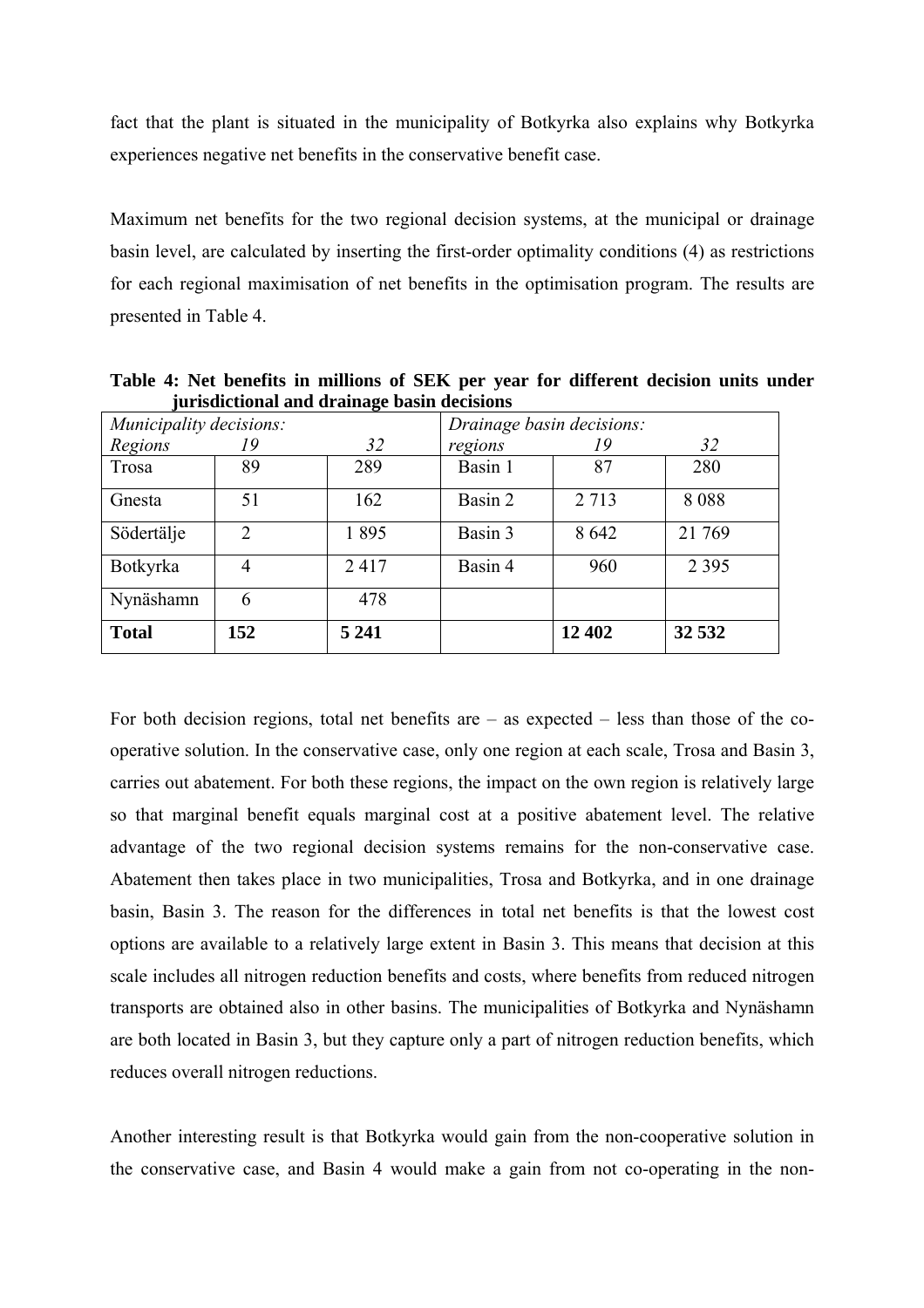conservative case. If co-operation is legally possible, this is thus more likely to occur at the basin scale for the lower value of water quality improvements and at the municipality scale at the larger value of water quality improvements. This result is similar to that of Gren (2001), where it is shown that the distribution of net gains among Baltic Sea countries in co-operative and non-cooperative solutions depends on how much water quality improvements are valued.

#### **3.4 Minimisation of costs**

The countries surrounding the Baltic Sea have made an agreement on reducing nitrogen loads to the Baltic Sea by 50 per cent (Helcom, 1988). It was not specified whether each country should make such a reduction, or if it could be made on an overall level. As demonstrated in Gren et al. (1997), total costs increase by four times if each country reduces its load by 50 per cent, as compared to an overall reduction. The main reason is the differences in abatement costs among countries.

The 50 per cent nitrogen reduction target is also used here to show differences in outcomes between the two regional scales, see Table 5.

|                 | co operatric accidion beared |          |                  |             |          |
|-----------------|------------------------------|----------|------------------|-------------|----------|
| Municipalities: |                              |          | Drainage basins: |             |          |
| Regions         | Cooperation                  | Regional | Regions          | Cooperation | Regional |
| Trosa           |                              | 1476     | Basin 1          |             | 160      |
| Gnesta          | $\theta$                     | 3 5 8 0  | Basin 2          | $\theta$    | 5678     |
| Södertälje      | $\theta$                     | 3 1 3 3  | Basin 3          | 8 0 9 9     | 6 1 6 9  |
| Botkyrka        | 8 0 9 9                      | 5952     | Basin 4          |             | 2 2 4 7  |
| Nynäshamn       |                              | 849      |                  |             |          |
| <b>Total</b>    | 8 0 9 9                      | 14 990   |                  | 8 0 9 9     | 14 254   |

**Table 5. Minimum costs for a 50 per cent nitrogen reduction under regional and co-operative decision scales**

Due to the dominating role of discharges from and the low abatement costs at Himmerfjärden sewage treatment plant, the region where this plant is situated makes all required abatement in the coordinated solution. This solution is about 40 per cent less expensive than regional decision-making where each region minimises its cost for a 50 per cent nitrogen reduction.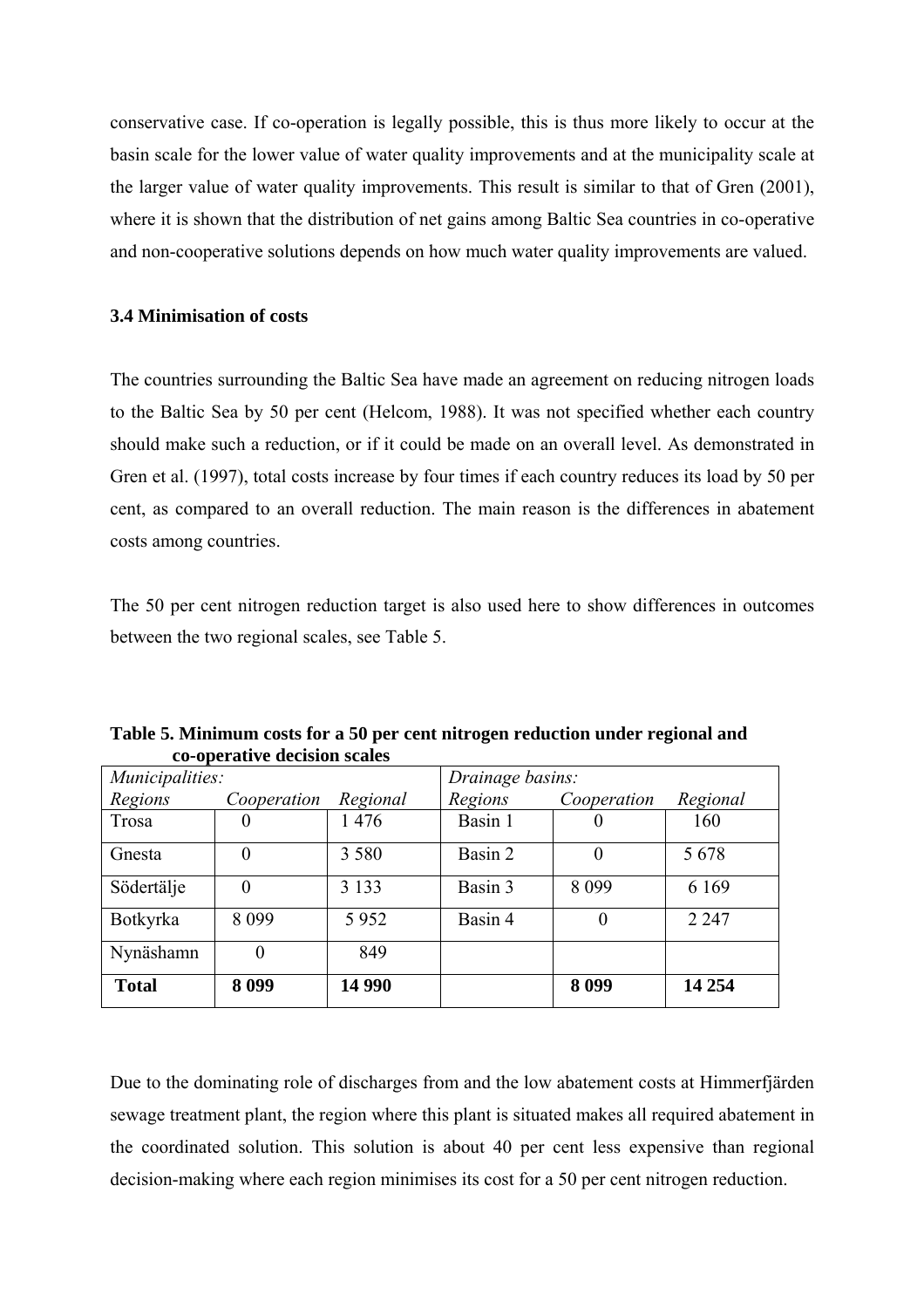The total cost is approximately 5 per cent larger for municipality decision unit scales than for drainage basin scales. The reason, as demonstrated in section 2, is the higher availability of low cost abatement measures in each of the basins as compared to each of the municipalities. This result is similar to that of maximisation of net benefits, where these are larger at the drainage basin decision-making. However, one difference is the divergences in costs for the region, which undertakes all required abatement in the case of co-operation, i.e. Botkyrka and Basin 3 respectively. In the minimum cost decision rule, the loss from changing from regional decision making to the cooperative scale is larger for the municipality decision scale than for the drainage basin decision scale. It thus seems as if the results indicating relative advantages of basin scale decision-making in the case of a minimum cost decision rule are relatively robust as compared to the net benefit maximisation decision rule.

#### **4. Conclusions**

The main purpose of this paper was to make an analytical and empirical investigation of the role of two types of regional decision units for efficient and cost effective water quality management of a relatively large coastal region: municipality and drainage basin scales. The entire region was used as a reference scale since all benefits and costs of emission reductions are included in decisions at this scale. Efficiency can be reached at both regional decision scales either under the highly restrictive condition that benefit and cost functions are the same in all regions, or if all regions cooperate. Cost effective pollution reduction is obtained if the marginal cost functions for reducing pollutant loads to the marine basins are the same. If none of these circumstances prevails, differences in divergences from the first best solution between the two regional scales depend on asymmetry between decision regions with regard to environmental benefits and costs of emission reductions, and the regions' coverage of marine basins within their territory.

In our application to Himmerfjärden estuary, the same abatement measures were assumed in the decision regions. As a consequence, differences in abatement costs among decision regions depend on various conditions for transports of nitrogen from the emission sources to the coastal waters, and on availability of abatement capacity for different measures. Environmental benefits from emission abatement were based on estimated relations between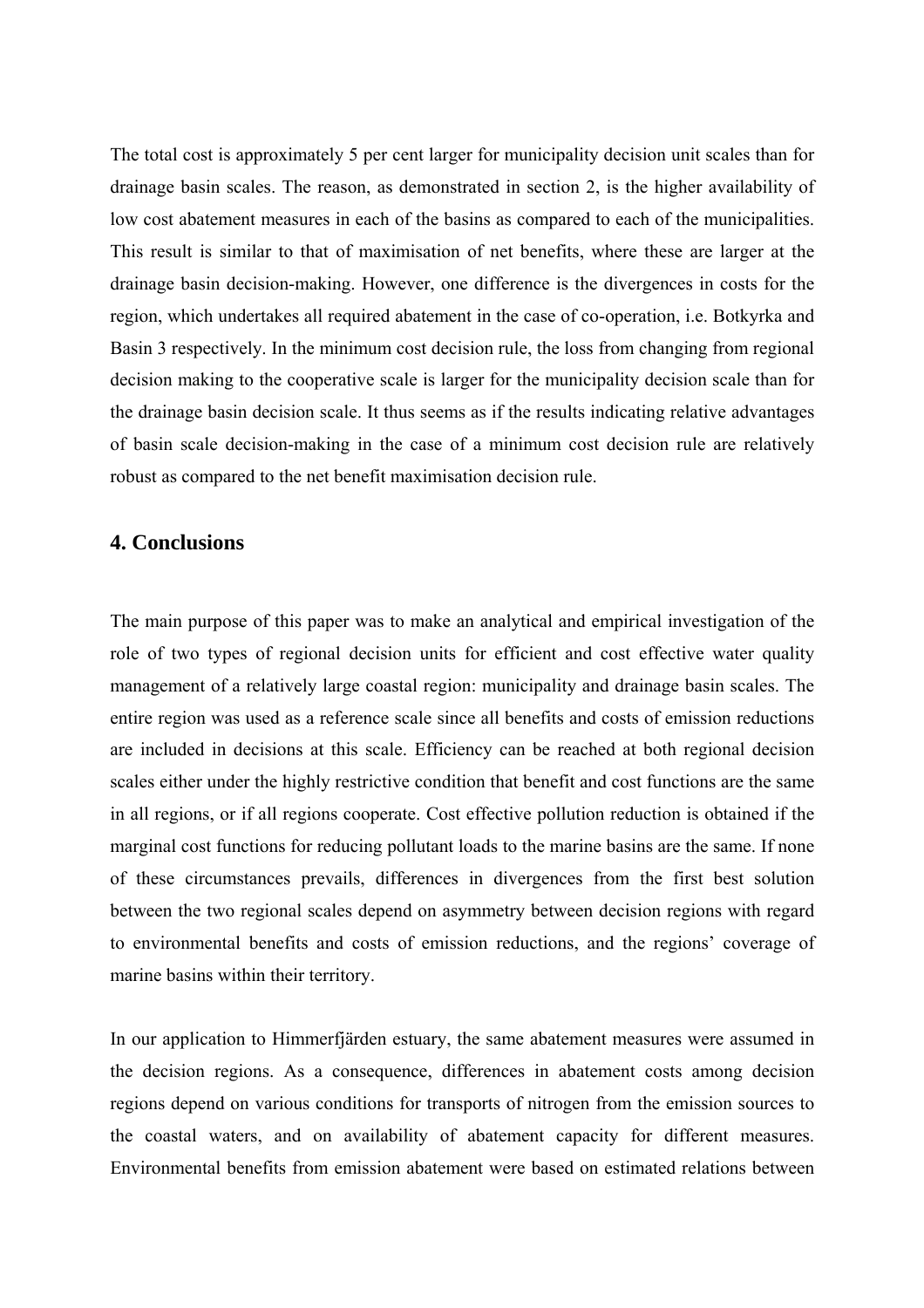nitrogen emissions and water quality – measured as water transparency – and on a contingent valuation study on changes in water transparency. The results showed that the total net benefits are higher under drainage basin decision for both a conservative and a nonconservative estimation of the benefits of water quality improvements. It was also demonstrated that costs for a 50 per cent nitrogen reduction are lower at the drainage basin scale. However, under a cooperative scale, there is a net loser under a jurisdictional regional division, but not for any drainage basin authority. Thus, although net benefits and abatement costs are at the advantage for the drainage basin decision scale, cooperation among regions to reach first-best optimum is less likely for this regional scale.

Needless to say, the analysis and the application to Himmerfjärden involve several simplifying assumptions. For example, the analysis assumed separability between water policy and other regional issues. In practice, various regional policy issues are likely to be linked and balanced against each other, and there might be a risk for lax water regulation (e.g. Oates and Schwab, 1988). If these impacts vary among different decentralised decisions, their relative performance would be affected. Also different types of uncertainty may affect the results, such as stochastic pollutant transports and asymmetric information among the regulator and regulated firms. The existence of asymmetric information is likely to increase total costs since the regulator may have to pay informational rents to firms with relatively low costs. On the other hand, this may be an important argument in favour of delegation of decisions due to the better use of information at different scales. If this occurs, efficiency losses as calculated in this study can be outweighed by reduced uncertainty of environmental impacts of emissions.

The difficulty of obtaining data is demonstrated by the many assumptions necessary for calculating net benefits of nitrogen reductions to Himmerfjärden under various regional decision systems, despite the fact that this estuary is relatively well investigated with regard to pollutant transports. The results show that the advantage of the two regional systems may change depending on assumed benefits from water quality changes. It was also demonstrated that the likelihood of cooperation among regions differs depending on the choice of decision rule: maximisation of net benefits or minimisation of costs for pre-specified targets. It could therefore be worthwhile to make further efforts to collect data on coastal basin pollutant transports, biological impacts and economic valuation of water quality improvements when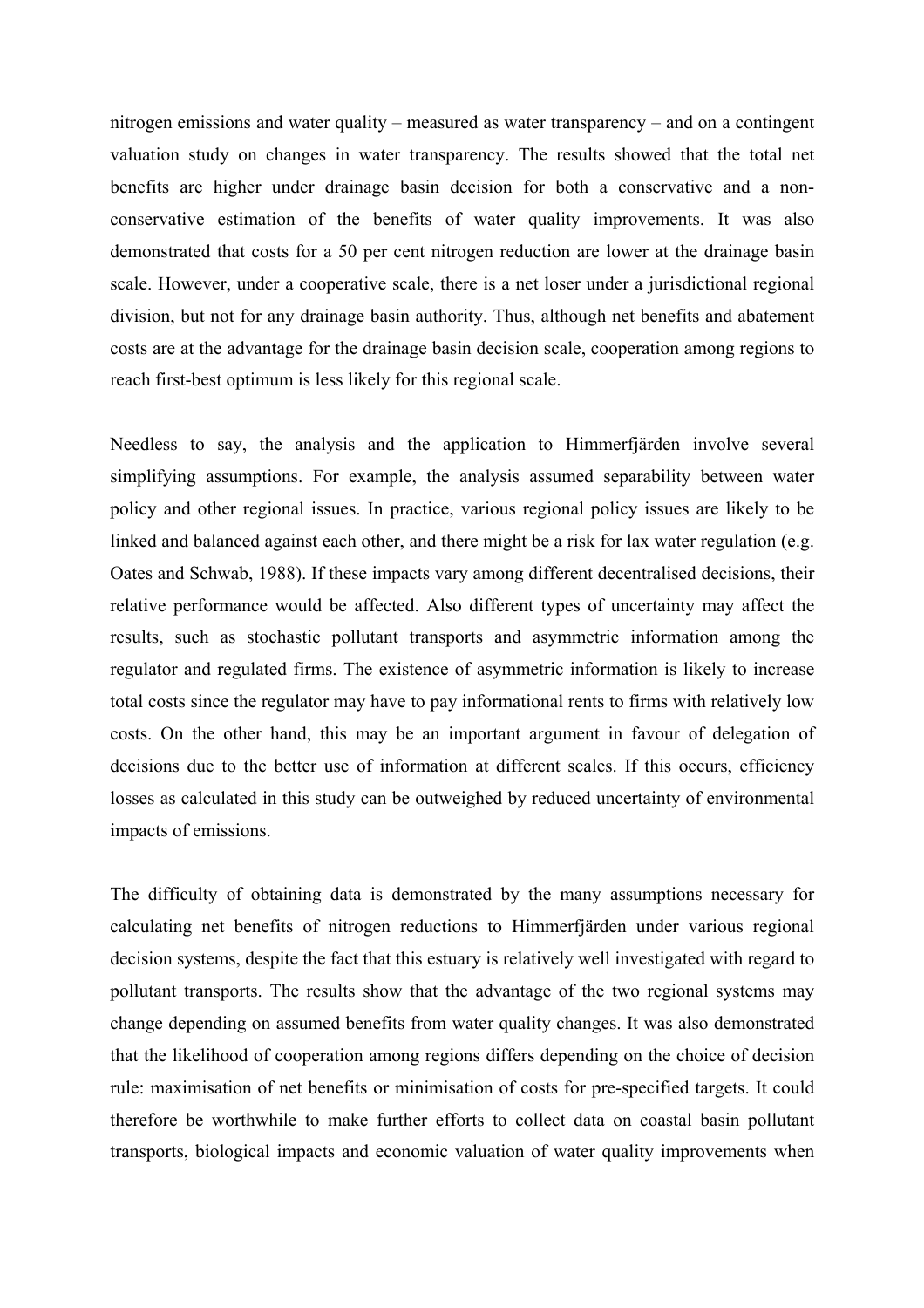designing efficient or cost effective programmes for pollutant reductions to coastal and marine waters.

#### **Acknowledgements**

This paper describes work carried out in the research programmes Sustainable Coastal Zone Management (SUCOZOMA) and Marine Research on Eutrophication - A Scientific Base for Cost Effective Measures (MARE). Funding from the Foundation for Strategic Environmental Research (MISTRA) is gratefully acknowledged.

#### **References**

- Barrett, S. (1990). Global environmental problems. *Oxford Review of Economic Policy* 8(1):68-79.
- Brooke, A., Kendrick, D., and A. Meeraus (1998). GAMS. A user's guide. San Fransisco: The Scientific Press.
- Brännlund, R. and I-M. Gren., (1999). *Costs of differentiated and uniform charges on polluting inputs: An application to nitrogen fertilizers in Sweden*. In Boman, M. Brännlund, R. and B. Kriström. (Eds.) *Environmental economics and regulation*. Kluwer Academic Publishers, The Netherlands.
- Byström, O. (1998). The nitrogen abatement costs in wetlands. *Ecological Economics*  26:321-331.
- Elmgren, R. and U. Larsson, (1997) "*Himmerfjärden . Changes in a nutrient enriched coastal ecosystem*" (In Swedish with an English summary). Swedish Environmental Protection Agency, Report No. 4565.
- Elofsson, K. (2002). *Economics of marine pollution*. Doctoral thesis. Department of Economics, Swedish University of Agricultural Sciences, UppsalaElofsson, 2002
- Engqvist, A. (1997). *Vatten- och närsaltutbyte i hela Himmerfjärden*. In Elmgren, R. and U. Larsson (eds.) "Himmerfjärden . Changes in a nutrient enriched coastal ecosystem" (In Swedish with an English summary). Swedish Environmental Protection Agency, Report No. 4565.
- EU, (2000). *Establishing a framework for community action in the field of water policy*. Directive of the European Parliament and of the Council 200/60/EC., Brussels, Belgium.
- Folmer, H. and P. van Mouche (2000). *Transboundary pollution and international cooperation.* In: T. Tietenberg and H. Folmer (eds) The International Yearbook of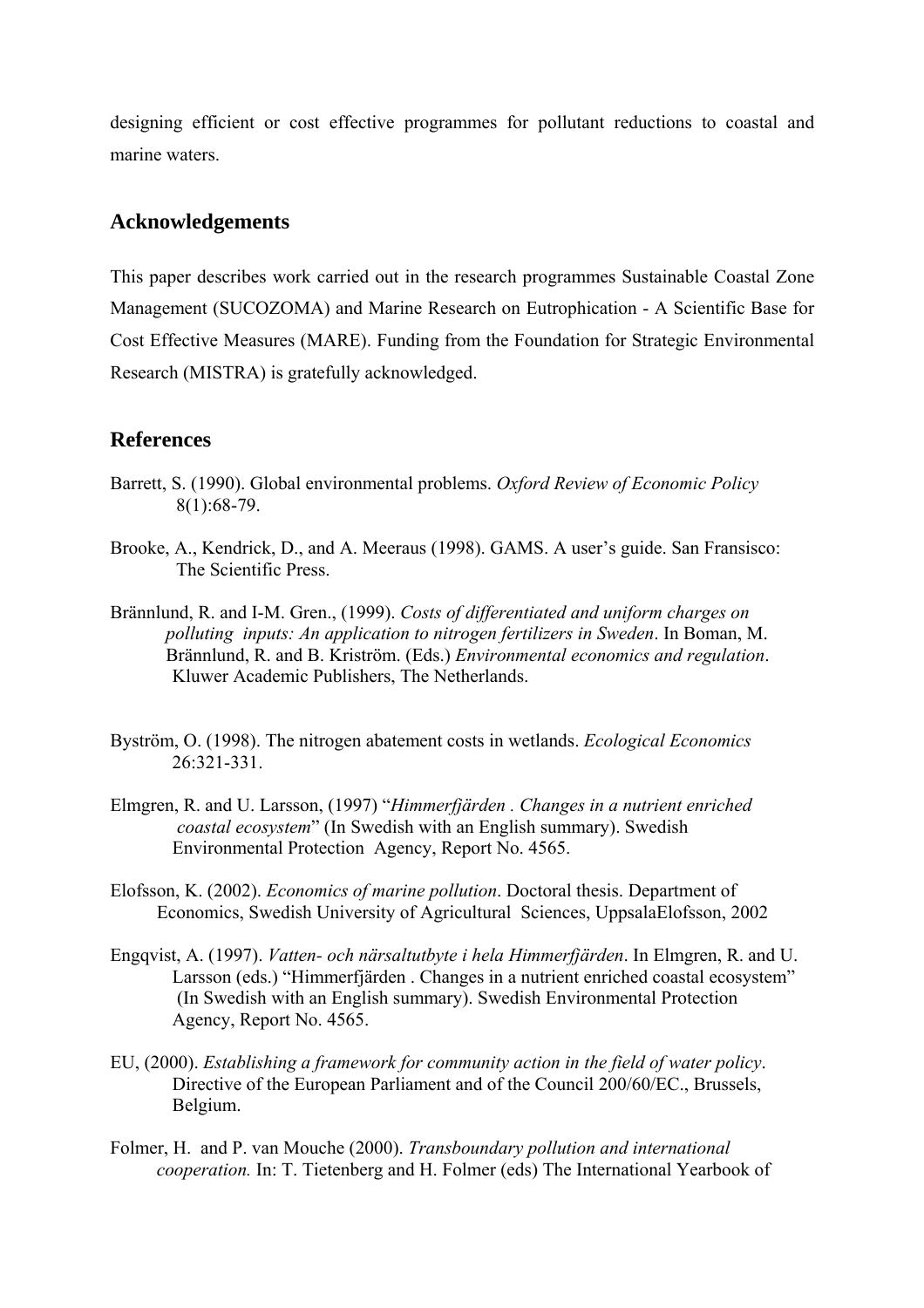Environmental and Resource Economics 2000/2001. Edward Elgar, Cheltenham.

- Folmer H. and P. van Mouche (2002). The acid rain game: a formal and mathematically rigorous analysis. Working paper. Department of General Economics. Wageningen University.
- Fredriksson, P.G., and D.L. Millinet, (2002). Strategic interaction and the determination of environmental policy across US states. *Journal of Urban Economics* 51:101-122.
- Färlin, J. (2002). *Secchi disc relations and the willingness to pay for improved water quality in the Stockholm archipelago*. Master thesis 2002:2. Department of Systems Ecology, Stockholm University, Sweden.
- Gren, I-M., and R. Brännlund. Enforcement of regional environmental regulations: Nitrogen fertilizers in Sweden. In Hanna, S. and M. Munasinghe (eds.), "*Design Principles of Property Rights System*", The World Bank, Washington, 1995.
- Gren, I-M., Elofsson, K., and P. Jannke. Cost effective nutrient reductions to the Baltic Sea. *Environmental and Resource Economics*, 10(4):341-362, 1997.
- Gren, I-M.. International versus national actions against pollution of the Baltic Sea. *Environmental and Resource Economics*, 20(1): 41-59, 2001
- Gren, I-M., Destouni, G., and R. Temponi, Cost effective policies for alternative distributions of stochastic water pollution. *Journal of Environmental Management,*  66(2):127-157, 2002.
- Gustafsson, J-E. (2000). *Environmental charges in Franch agriculture- Advanced agriculture with obstacles.* TRITA-AMI, report 3076, Royal Institute of Technology, Stockholm
- Helcom, (1988). *HELCOM Declaration*, Helsinki Commission, Helsinki, Finland
- Helfand, G. and B. House, (1995). Regulating nonpoint source pollution under heterogeneous conditions. *American Journal of Agricultural Economics* 77(4):1024-1032.
- Hoel, M., (1992). International environment conventions: The case of uniform reductions of emissions. *Environmental and Resource Economics* 2:141-159.
- Johansson, S. (1989). *Näringsämnesbelastning från Himmerfjärdens tillrinningsområde En översikt av olika källor*. Askölaboratoriet, Technical report No. 5, Sweden.
- Johnsson, H., and M. Hoffman (1997). *Nitrogen leaching from Swedish agriculture calculations of normal leaching and possible measures.* The Swedish Environmental Protection Board, Report 4741.
- Kaitala, V., Mäler, K-G. and H. Tulkens, (1995). The acid rain game as a resource allocation process with an application to the international cooperation among Finland, Russia and Estonia. *Scandinavian Journal of Economics* 97(2**)**: 325-343.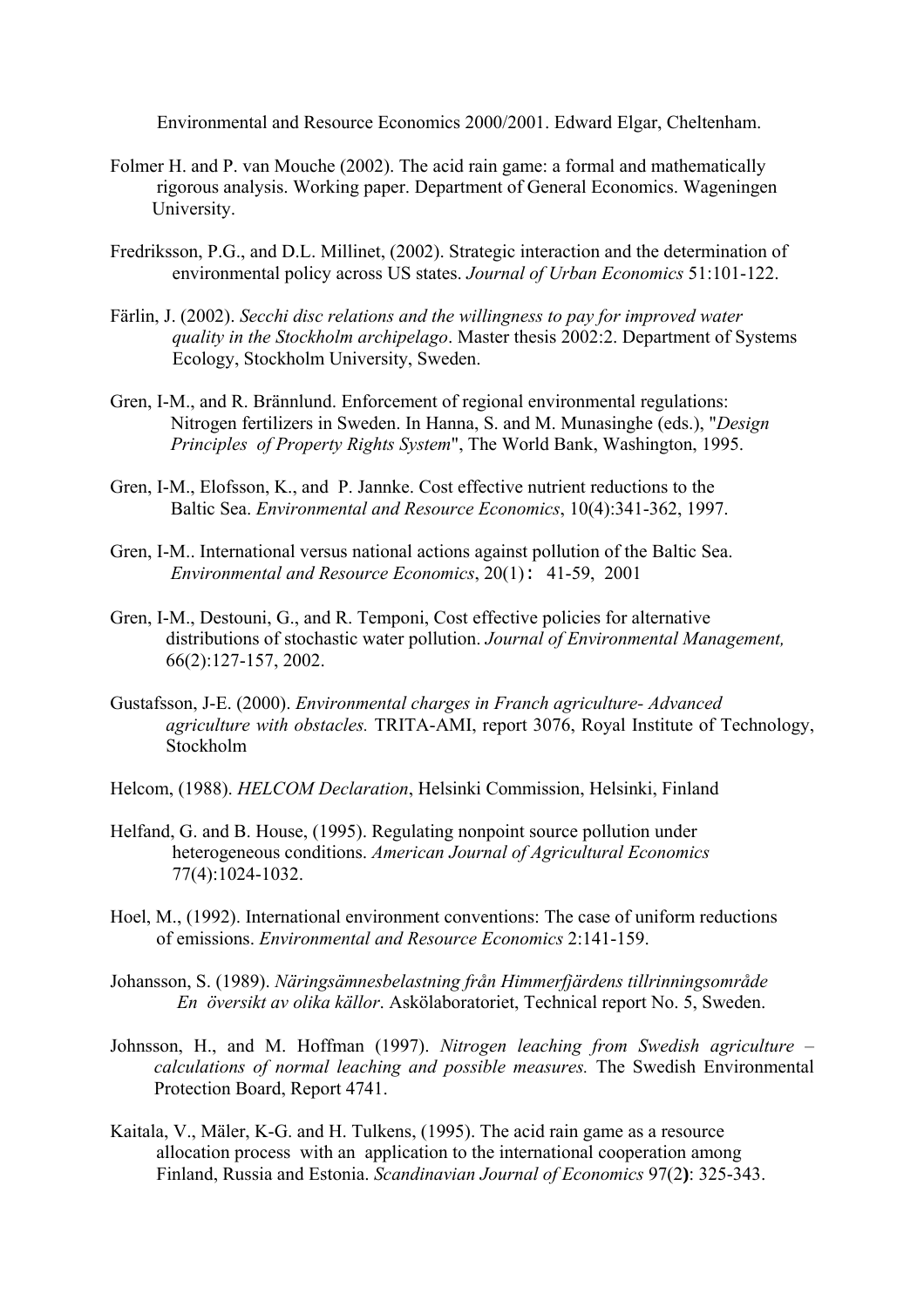- Kunce, M., and J.F. Shogren (2002). On environmental federalism and direct emission control. *Journal of Urban Economics* 51:238-245.
- Levinson, A. (1997). A note on environmental federalism: Interpreting some contradictory results. *Journal of Environmental Economics and Management* 27:49-63.
- Markusen, J. E. Morey, and N. Olewiler, (1995). Competition in regional environmental policies when plant locations are endogenous. *Journal of Public Economics* 56:55-77.
- Mäler, K-G., (1991). International environmental problems. In D. Helm (ed.), *Economic policy towards the environment*, Blackwell, Oxford.
- Mäler, K-G., (1993). The acid rain game II. Beijer Discussion Papers Series No. 32, Beijer International Institute of Ecological Economics, Stockholm, Sweden.
- Oates, W.E. and R. Schwab, (1988). Economic competition among jurisdictions: Efficiency enhancing or distortion inducing? *Journal of Public Economics* 35:333-354.
- Paulsen, C.M., and K. Wernstedt, (1995). Cost-effectiveness analysis for complex managed hydrosystems: An application to the Columbia river basin. *Journal of Environmental Economics and Management* 28:388-400.
- SCB (1992). *Atlas över rikets indelningar: i län, kommuner, församlingar och tätorter. Andra utgåvan.* Statistics Sweden, Stockholm.
- SCB (1995). *Atlas över rikets indelningar: tabelldel 1995.* Statistics Sweden, Stockholm.
- SCB (1997). *Åkerarealens användning 1994* (1997). Statistics Sweden, Stockholm.
- SCB (1998), Rolf Selander, Lantbruksregistret, Statistics Sweden; personal communication.
- SCB (2002a). *Agricultural Statistics,* 2002, Table 10.7. Statistics Sweden, Stockholm.
- SCB (2002b). *Tillförsel av kväve efter produktionsområde, grödgrupp ochgödselslag.* År 1998/1999-2000/2001. Statistics Sweden, Stockholm.
- Scharin, H. (2003). *The efficient environmental state of coastal zones A study of eutrophication in the Stockholm archipelago*. Licentiate thesis, Department of Economics, Swedish University of Agricultural Sciences, Uppsala, Sweden.
- SMHI (1998). Ylva Westam, Swedish Meteorological and Hydrological Institute; personal communication.
- Söderqvist, T., and H. Scharin, (2000). *The regional willingness to pay for a reduced eutrophication in the Stockholm archipelago*. Beijer Discussion Paper Series No. 128. Beijer International Institute of Ecological Economics, The Royal Swedish Academy of Sciences, Stockholm.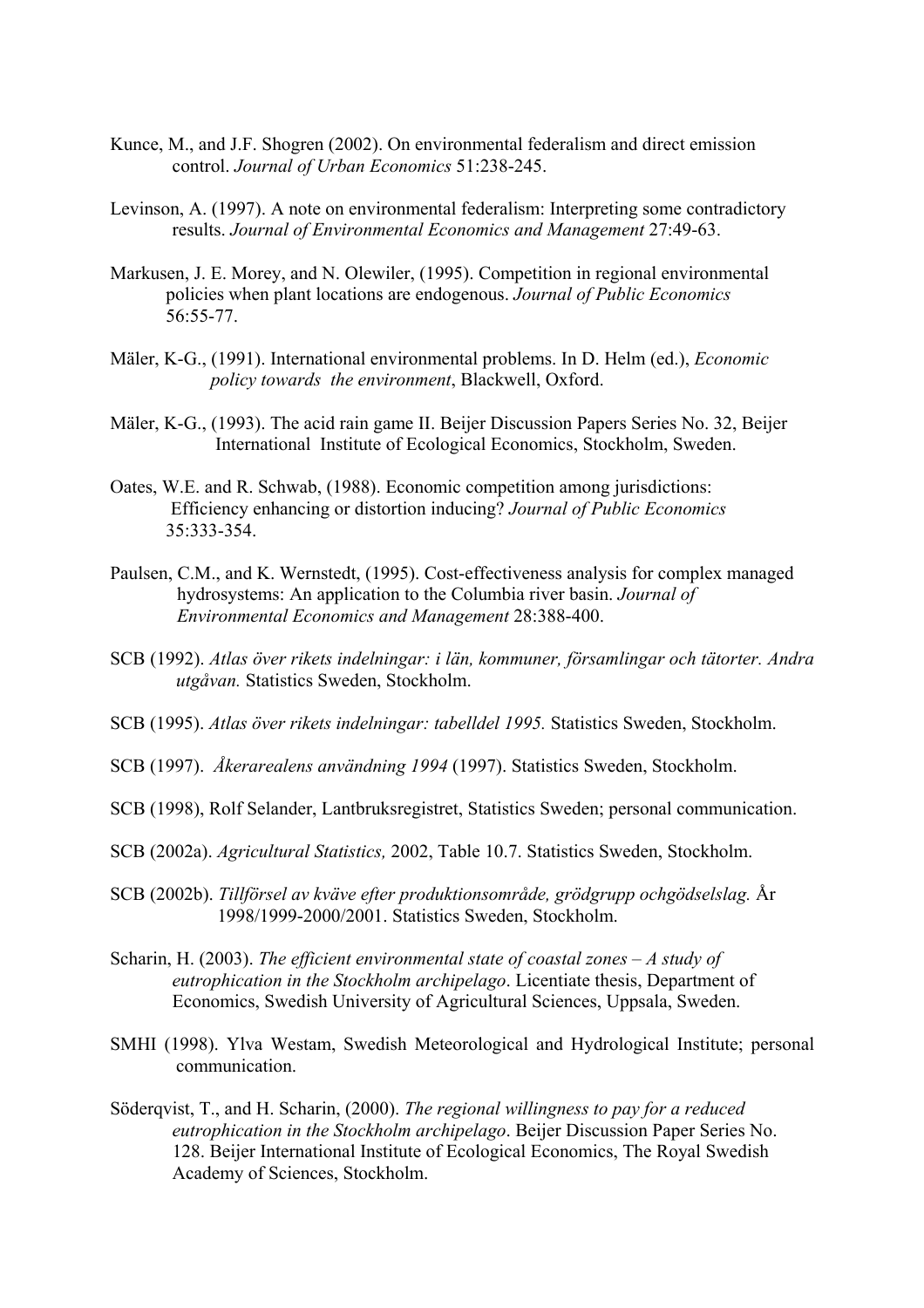SOU (2002). *Klart som vatten*. SOU 2002:105, Utredningen Svensk Vattenadministration, Ministry of Environment, Stockholm.

Turner, K., Georgiou, S., Gren, I-M., Wulff., F., Barett, S., Söderqvist, T., Bateman, I.J., Folke, C., Langaas, S. Zylicz, T., Mäler, K-G., and Markowska, A. (1999). Managing nutrient fluxes and pollution in the Baltic: An interdisciplinary simulation study. *Ecological Economics* 30:333-352.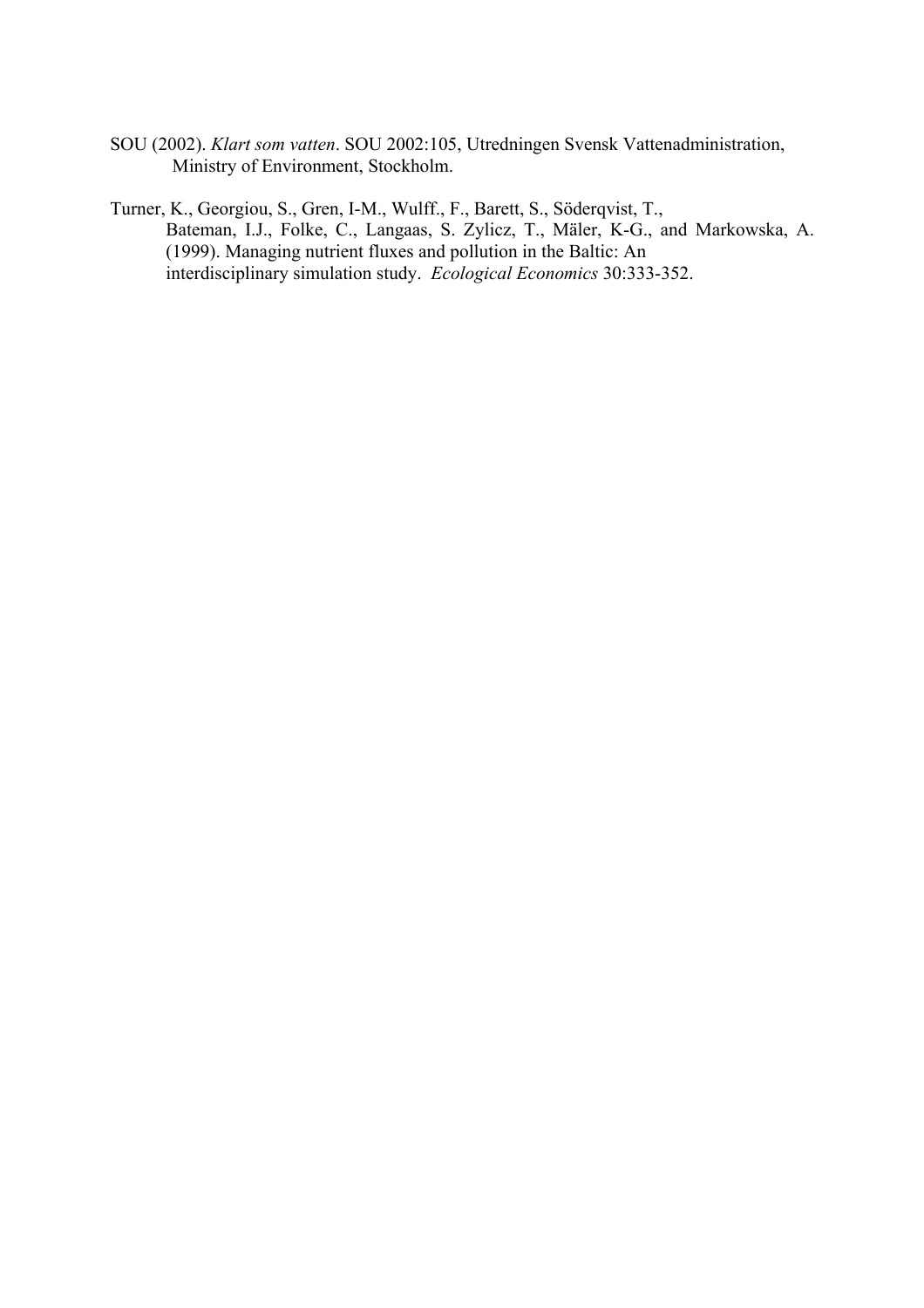## **Appendix A. Details about Himmerfjärden catchment**

|                   |              | Table AT. Studied dramage basins and municipalities |                                                                 |
|-------------------|--------------|-----------------------------------------------------|-----------------------------------------------------------------|
| Drainage<br>basin | Area, $km^2$ | Arable land                                         | Municipalities within<br>drainage basins                        |
|                   | 96.0         | 13.7(14%)                                           | Trosa                                                           |
| 2                 | 570.0        | 102.5(18%)                                          | Gnesta $(64,2\%)$ ,<br>Trosa $(19,6\%)$ ,<br>Södertälje(16,2%). |
| 3                 | 317.4        | $65.2$ $(23\%)$                                     | Nynäshamn(60%),<br>Botkyrka(40%),                               |
| 4                 | 284.9        | 62.3<br>(22%)                                       | Södertälje                                                      |
| <b>Total</b>      | 1268.3       | 243.7 (19%)                                         |                                                                 |

**Table A1. Studied drainage basins and municipalities** 

Source: Calculations based on SCB (1992, 1995, 1997, 1998) and SMHI (1998).

**Table A2. Municipalities in Himmerfjärd catchment** 

| Municipality | Total        | within<br>Area<br>$\mathfrak a$ | Arable land | Arable<br>land  |
|--------------|--------------|---------------------------------|-------------|-----------------|
|              | area, $km^2$ | drainage basin                  |             | within drainage |
|              |              |                                 |             | basin           |
| Botkyrka     | 196.4        | 148.9 (76%)                     | 32.0        | 27.4            |
| Södertälje   | 675.5        | 377.5 (56%)                     | 116.5       | 78.7            |
| Nynäshamn    | 356.5        | 168.5 $(47%)$                   | 59.7        | 37.8            |
| Gnesta       | 460.5        | 365.5 $(79%)$                   | 82.5        | 66.5            |
| Trosa        | 207.9        | $(100\%)$<br>207.9              | 33.5        | 33.5            |
| <b>Total</b> | 1896.8       | 1268.3 $(67\%)$                 | 324.2       | 243.9           |

Source: Calculations based on SCB (1992, 1995, 1997, 1998) and SMHI (1998).

| From/to | <b>Basin</b> D | Basin C | <b>Basin B</b> | Basin A |
|---------|----------------|---------|----------------|---------|
| Basin D | 0.11           | 0.29    | 0.10           |         |
| Basin C | 0.03           | 0.27    | 0.11           |         |
| Basin B |                | 0.09    | 0.12           |         |
| Basin A |                |         |                | 0.60    |

**Table A3. Coefficient matrix, share of total load to basin** *i* **transported to basin** *j*

Source: Calculations based on Engqvist (1997).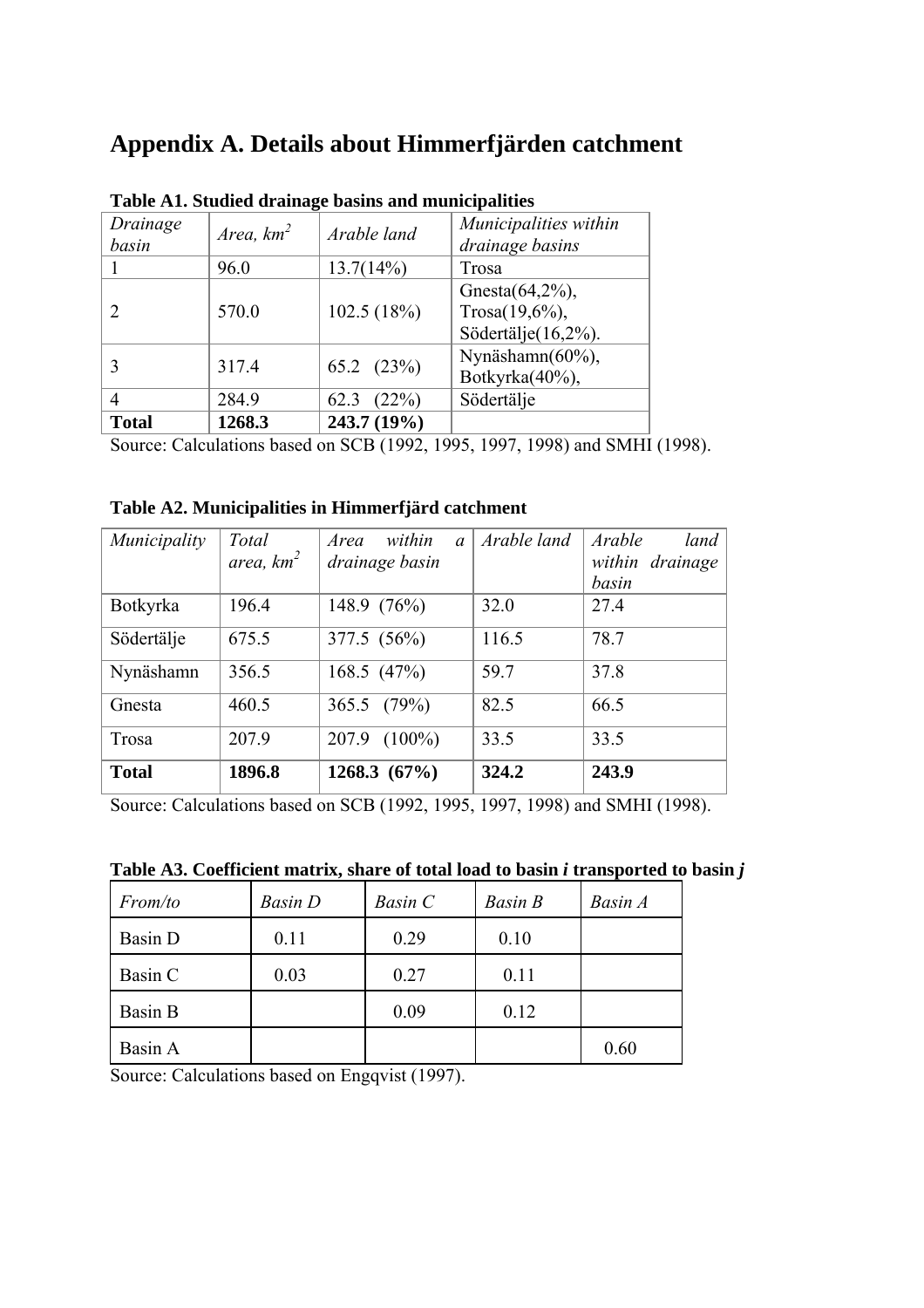|                                        | <b>Area</b><br>$km^2$ | Non-point<br>emission | <b>Direct</b><br>emission | <b>Total N</b> |
|----------------------------------------|-----------------------|-----------------------|---------------------------|----------------|
| Coastal basins A,<br>drainage basin 4: |                       |                       |                           |                |
|                                        | 58                    | 6.3                   |                           | 6.3            |
| Bränningeån<br>Vaskabäcken             | 10.7                  |                       | 0.3                       | 0.3            |
| Järnaån                                | 92.3                  | 34.9                  | 0.3                       | 35.2           |
| Enebyån                                | 32.9                  | 7.5                   | 2.5                       | 10.0           |
| Hölöån                                 | 30.9                  | 17.5                  |                           | 17.5           |
| Mörkö                                  | 55.1                  | 16                    |                           | 16             |
| Lake Mälaren                           |                       |                       | 155                       | 155            |
| Total A:                               |                       |                       |                           | 240.3          |
|                                        |                       |                       |                           |                |
| Coastal basin B,<br>drainage basin 3:  |                       |                       |                           |                |
| Fitunaån                               | 73                    | 50                    | 5.4                       | 55.4           |
| Saxbroån                               | 100                   | 39                    | 0.6                       | 39.6           |
| The Himmerfjärd                        |                       |                       |                           |                |
| sewage treatment                       |                       |                       |                           |                |
| plant                                  |                       |                       | 572.0                     | 572.0          |
| Total B:                               |                       |                       |                           | 667.0          |
|                                        |                       |                       |                           |                |
| Coastal basin C                        |                       |                       |                           |                |
| drainage basin 2:                      |                       |                       |                           |                |
| Tullgarnsån                            | 18                    | 16.1                  |                           | 16.1           |
| Trosaån                                | 587                   | 167.6                 |                           | 167.6          |
| The Trosa sewage                       |                       |                       | 15.7                      | 15.7           |
| treatment plant                        |                       |                       |                           |                |
| Total C:                               |                       |                       |                           | 199.4          |
|                                        |                       |                       |                           |                |
| Coastal basin D                        |                       |                       |                           |                |
| drainage basin 1:                      |                       |                       |                           |                |
| Örholmsån                              | 29                    | 25.6                  |                           | 25.6           |
| Atmospheric                            |                       |                       | 91                        | 91             |
| Total D:                               |                       |                       |                           | 116.6          |
|                                        |                       |                       |                           |                |
| <b>Total</b>                           |                       |                       |                           | 1223.3         |

**Table A4. Land area and nitrogen sources in Himmerfjärden region**

**Source**: Calculations based on SCB (1992, 1995, 1997,1998, 2002a, 2002b), SMHI 1998, and Johnsson & Hoffman (1997).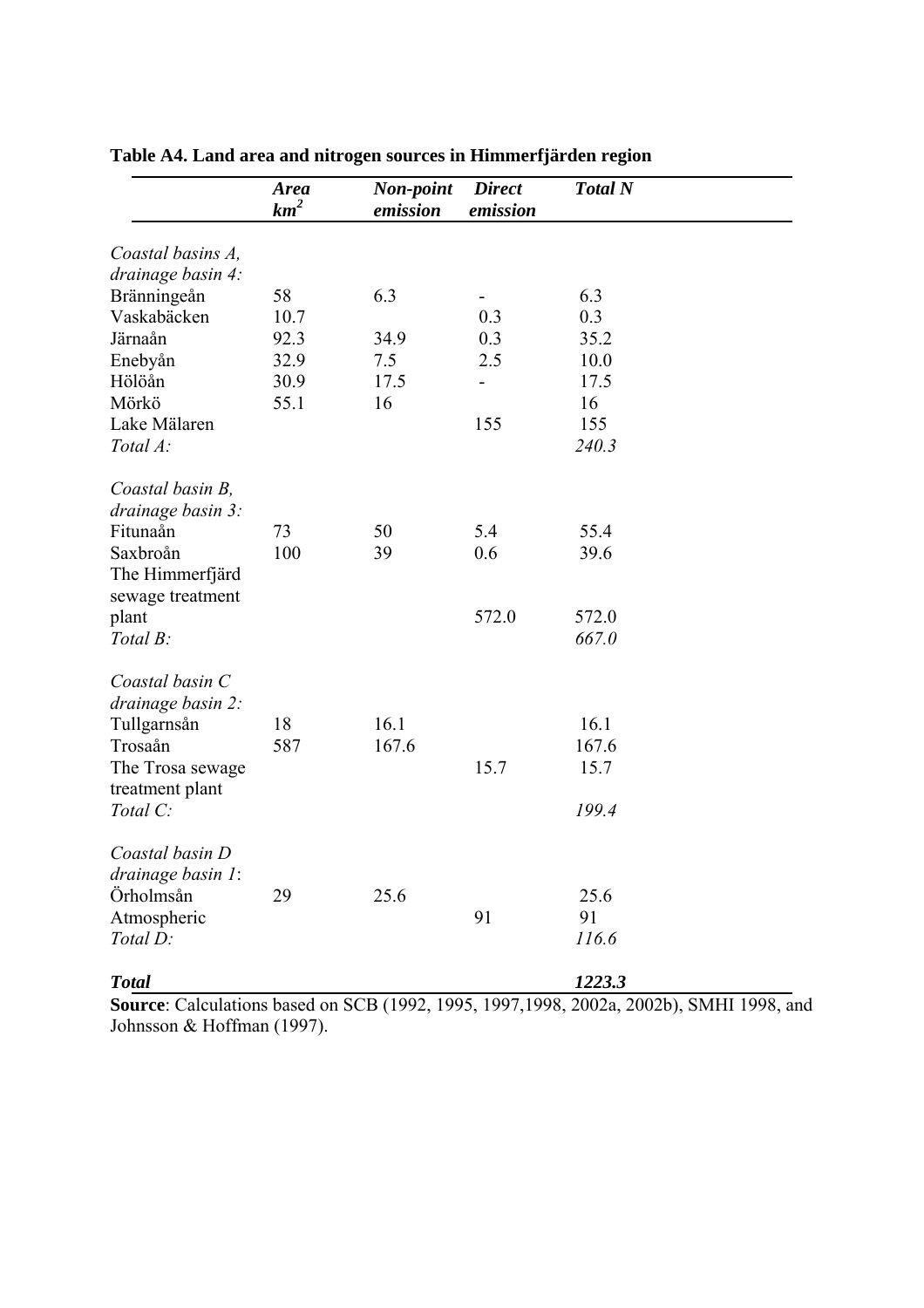# **Appendix B. Secchi depth equations at the drainage basin and the municipal scales**

### *Coastal basins*

| Basin D:             | $SD$ = 62193*(279+0.022*N <sup>D</sup> ) <sup>-1.641</sup> - 5.99013                    |
|----------------------|-----------------------------------------------------------------------------------------|
| Basin C <sup>-</sup> | $S^{C} = 74981*(281+0.054*NC)-1.641 - 5.98919SB = 66903*(290+0.024*NB)-1.641 - 5.98724$ |
| Basin $B^+$          |                                                                                         |
| Basin $A^+$          | $SA = 60610*(275+0.12*NA)-1.641 - 5.99546$                                              |

## *Municipalities*

| Trosa:      | $ST = SD + 0.196 * SC$    |
|-------------|---------------------------|
| Gnesta:     | $S^G = 0.64 * S^C$        |
| Södertälje: | $S^S = S^A + 0.164 * S^C$ |
| Botkyrka:   | $S^B = 0.9 * S^B$         |
| Nynäshamn:  | $S^N = 0.1 * S^B$         |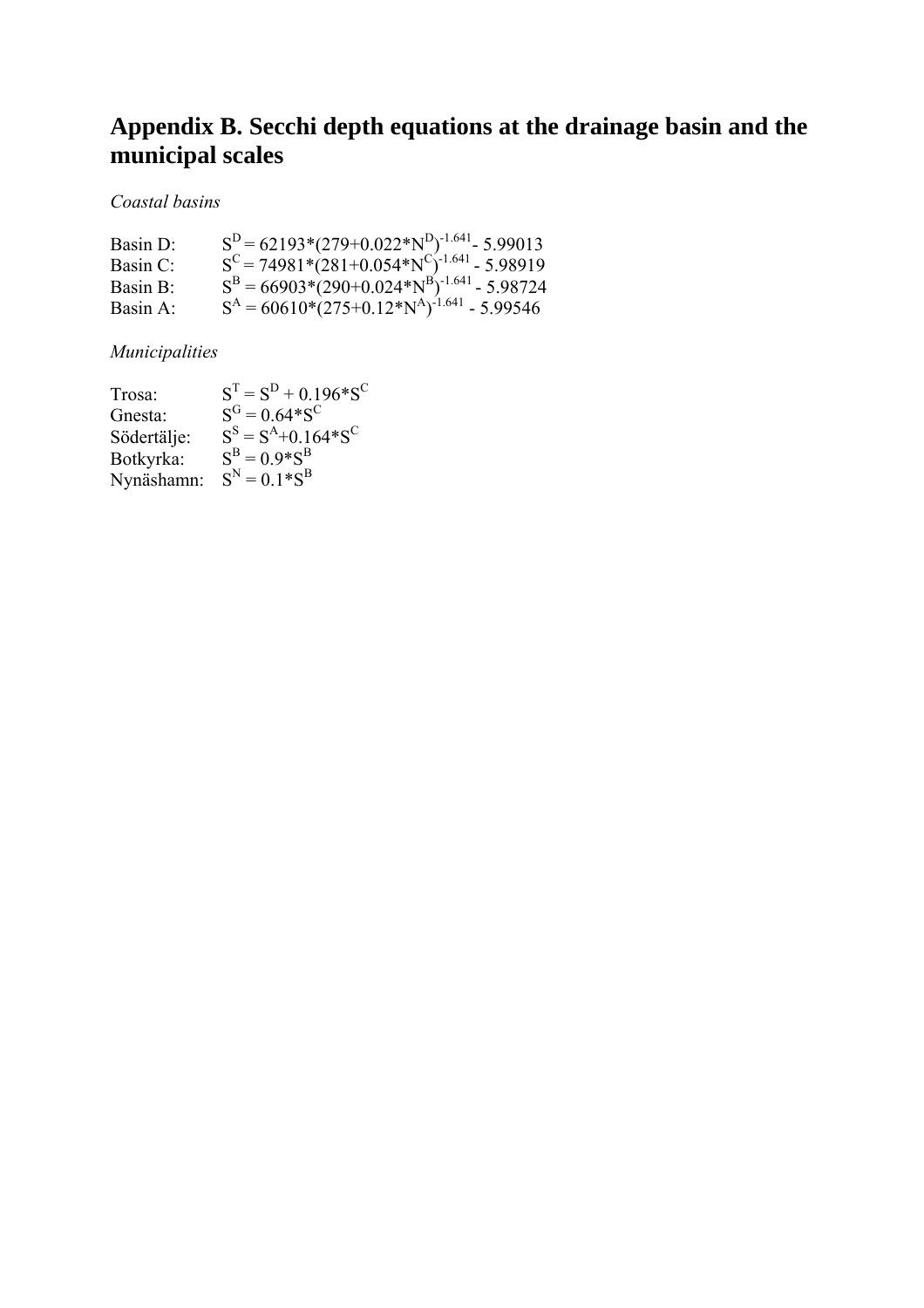### **Appendix C. Cost functions for nitrogen fertiliser reductions**

The costs of reducing the use of nitrogen fertiliser from current level, *N\*,* is calculated as the associated changes in producer surplus, by means of the nitrogen demand function. The nitrogen demand function is assumed to be linear according to

$$
N = a - bP \tag{C1}
$$

where P is the price of nitrogen. The values of *a* and *b* are found by applying results from estimated nitrogen demand functions in Gren and Brännlund (1995). The study contains estimates of nitrogen demand in different Swedish regions. The results from the Mälar region are applied here since Himmerfjärden drainage basin is a part of that larger region. The estimated elasticity is -0.34, that is

$$
\frac{\partial N}{\partial P} \frac{P}{N} = -0.34\tag{C2}
$$

For given values of *P* and *N* we can solve for *b* in (C2) since from (C1) we have that -*b=*∂*N/*∂*P*. Then, for the same given *P* and *N* we can also solve for *a* in (C1).

The net producer surplus at the given values of *P\** and *N\** is then simply calculated as the integral of the inverted demand function (C1) minus the cost of fertilisers at the price *P\**, according to

$$
PS^* = \int_0^{N^*} P dN = \int_0^{N^*} (ab^{-1} - b^{-1}N - P^*) dN
$$
 (C3)

The cost of reducing *N* from the level of *N\** is calculated as *PS\** minus the net producer surplus at *N*, which gives

$$
TC = \int_{N}^{N^*} (ab^{-1} - b^{-1}N - P^*) dN
$$
 (C4)

Cost functions according to (C4) are calculated for the 10 drainage basins in Table A4, with a further division of Trosaån into three jurisdictions. Common assumptions for all regions is that the nitrogen demand elasticity is -0.34, the nitrogen fertilizer price, *P\**, is SEK 6.79/kg N (in 1998), and that the nitrogen fertilizer use amounts to 105 kg N per hectare (SCB 2002a,b). The total initial use of nitrogen, *N\*,* will then differ between the three regions according to their area of arable land. The estimated quadratic cost functions, measured in thousands of SEK, for the different drainage basins and regions are then